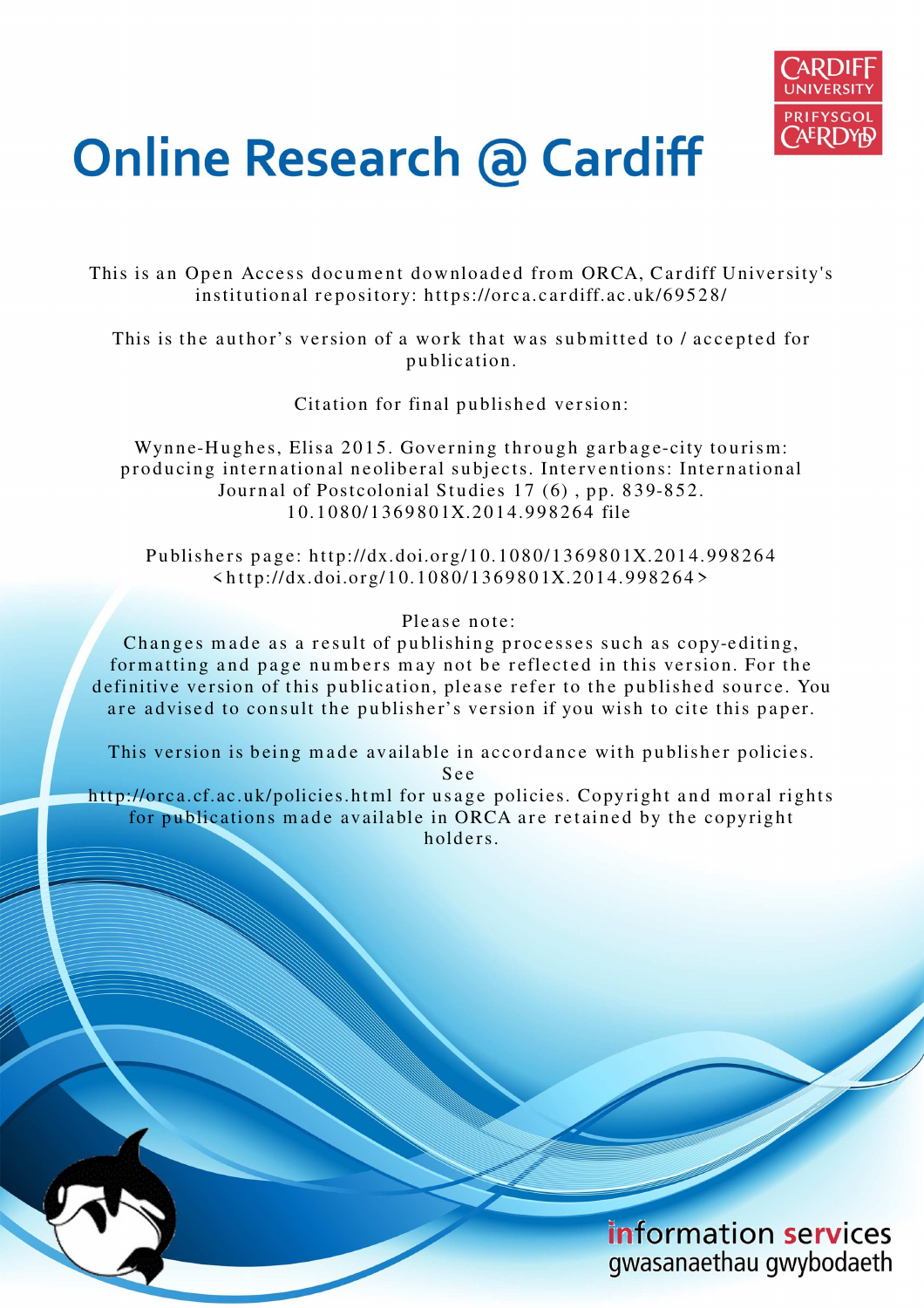# **Note: This is not the final version of this article. Please cite the published article:**  http://www.tandfonline.com/doi/abs/10.1080/1369801X.2014.998264?journalCode=riij 20#.VQKxpGTkcnM

# **Article Title:**

Governing Through Garbage-City Tourism: Producing International Neoliberal Subjects

# **Name and institutional affiliation:**

Elisa Wynne-Hughes, Cardiff University

## **Correspondence address:**

Department of Politics and International Relations School of Law and Politics Law Building, Museum Ave. Cardiff University, Cardiff CF10 3AX **Telephone number:** +44 (0)29 2087 6096 **Email:** Wynne-HughesE@cardiff.ac.uk

# **Biography:**

Elisa Wynne-Hughes is a Lecturer in International Relations at Cardiff University's School of European Languages, Translation and Politics. This article is based on research conducted for her PhD, entitled The International Politics of Tourism: Contact Zones in Cairo, completed at the School of Sociology, Politics and International Studies, University of Bristol.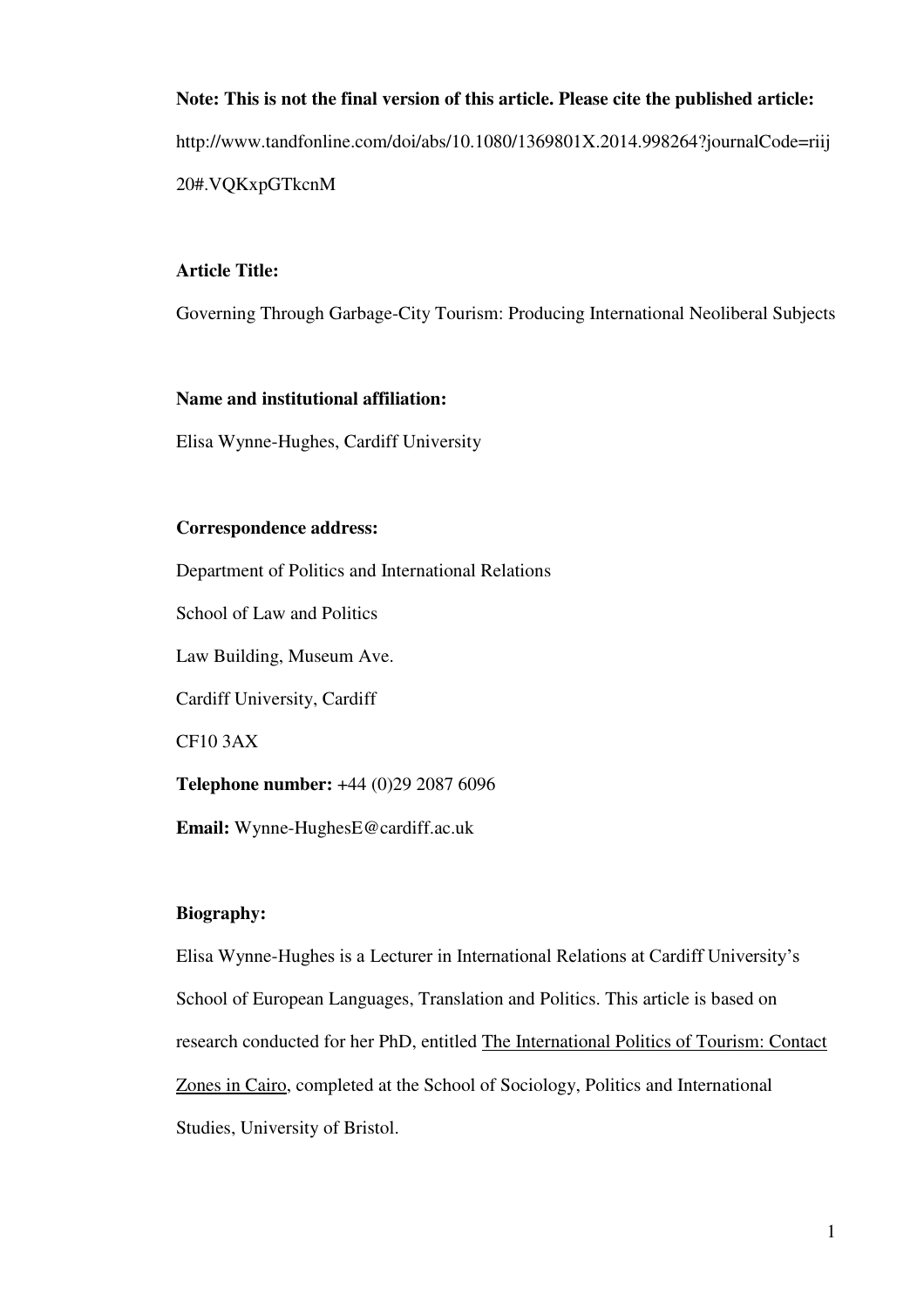# **Governing through Garbage-City Tourism: Producing International Neoliberal Subjects**

### **Abstract:**

In this article, I examine "ethical" Western tourism in Garbage-City, Cairo, to demonstrate how contemporary international governance works through everyday practices in "non-Western" tourism destinations. To do so, I use ethnography and discourse analytic methods to analyse the ways in which tourism practices at this site regulate the conduct of individuals by shaping the subject positions of "Western tourists" and "Garbage-City residents". I found that, on Garbage-City tours, Western tourists were positioned as worldly in their unique knowledge of the "real" Cairo and responsible in their support for the free-market recycling innovations of Garbage-City residents. Tourists were defined in relation to Garbage-City residents who were represented as marginalized, authentically local entrepreneurs. Drawing on governmentality and postcolonial approaches, I argue that Western tourism practices in Garbage-City function as a technology of governance that reinforces neoliberal rationalities by naturalizing market-based environmental initiatives. Meanwhile, they obscure the ways that international and Egyptian neoliberal practices, in which tourists are complicit, have increased the marginalization of Garbage-City residents. The tour therefore functions less to teach tourists about the complex context of Garbage-City and more to shape the standards and means for individuals to become "good" international neoliberal subjects who develop and fulfill themselves according to market logics. Western tourism and neoliberal practices in this contact zone ultimately define and privilege these international neoliberal subjects in relation to "others". Studying Western tourism therefore helps us understand how the co-positioning of Western tourists and Garbage-City residents reproduces neoliberal forms of power that perpetuate (post)colonial asymmetries and exclusions.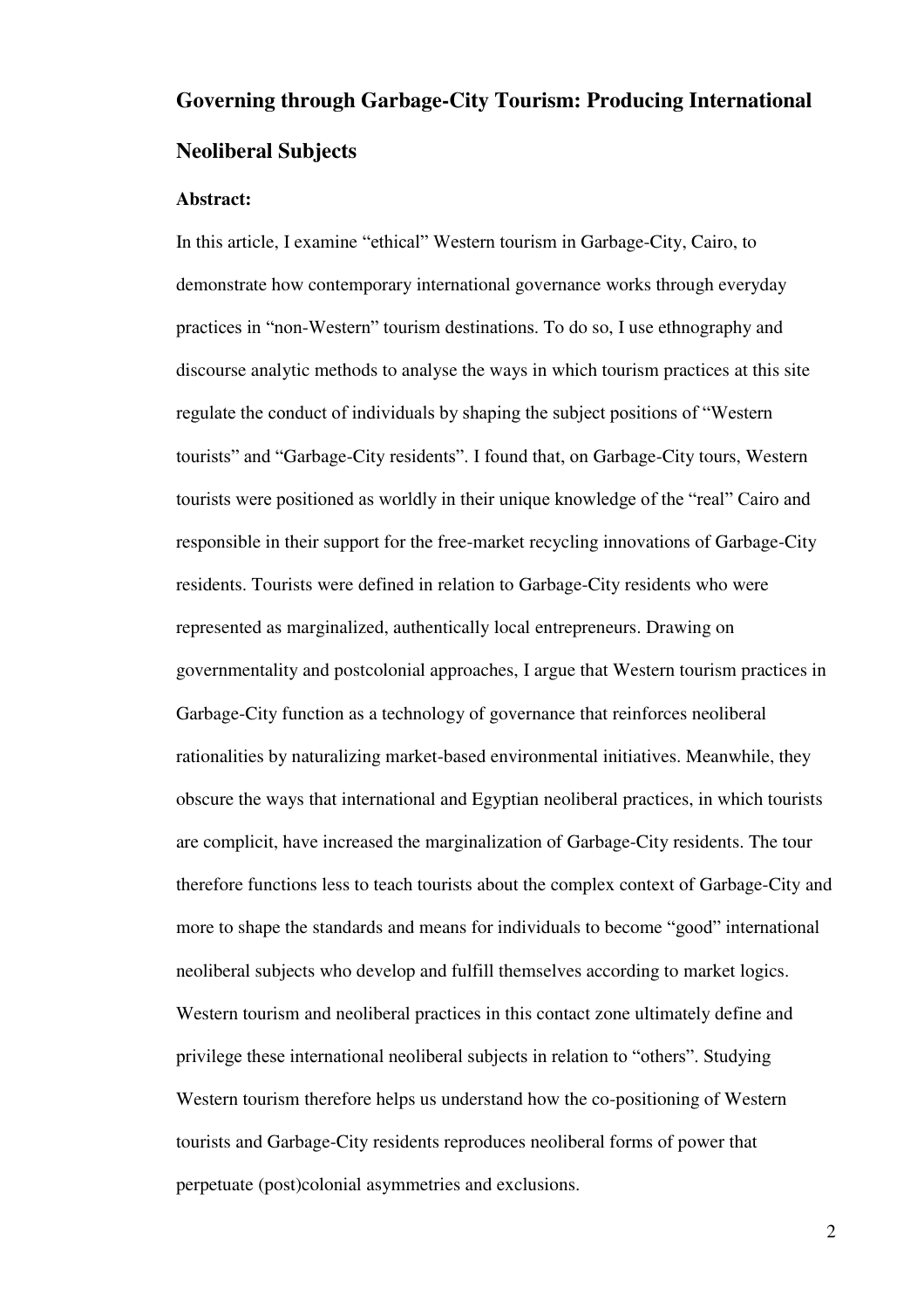#### **Keywords:**

Western tourism, environmental tourism, Garbage-City, authentic locals, neoliberal subjects, international governance

#### **Article Text:**

Garbage-City<sup>i</sup> is a densely populated informal settlement located at the base of a large rock hill within a central area of Cairo called Mokattam. Its mainly Coptic Christian garbage workers (or Zabbaleen) sort and recycle 80 per cent of the garbage they collect from the city for their livelihood, processing an estimated 30-40 per cent of Cairo's waste (Joos and Conrad 2010, 11). Garbage-City has recently become an urban ecotourism site, represented as an "off the beaten track" and "ethical" destination, mainly attracting Western tourists. It is part of a growing trend of "moral" international tourism, positioned in contrast to "mass" tourism (Butcher 2003). This article studies how "Western" tourism practices in "non-Western" destinations like Garbage-City are key to understanding contemporary international governance. Western tourism practices, broadly defined, function to identify the experiences and conduct in other countries that are desirable and beneficial, both for tourists themselves and for the world. In other words, tourism practices provide the criteria and means for Western subjects to best engage with new people and places. Ultimately these practices contribute to defining the normative ideal of the international subject,  $\ddot{h}$  reproducing very specific transnational logics, practices and relations, and excluding others.

This article contributes to International Relations (IR) literature that studies how the representations and practices of "ethical" Western tourists play a key role in the production of "international subjects" in a way that reinforces various contemporary discourses, or systems of meaning (Lisle 2008; Vrasti 2013). In contrast to existing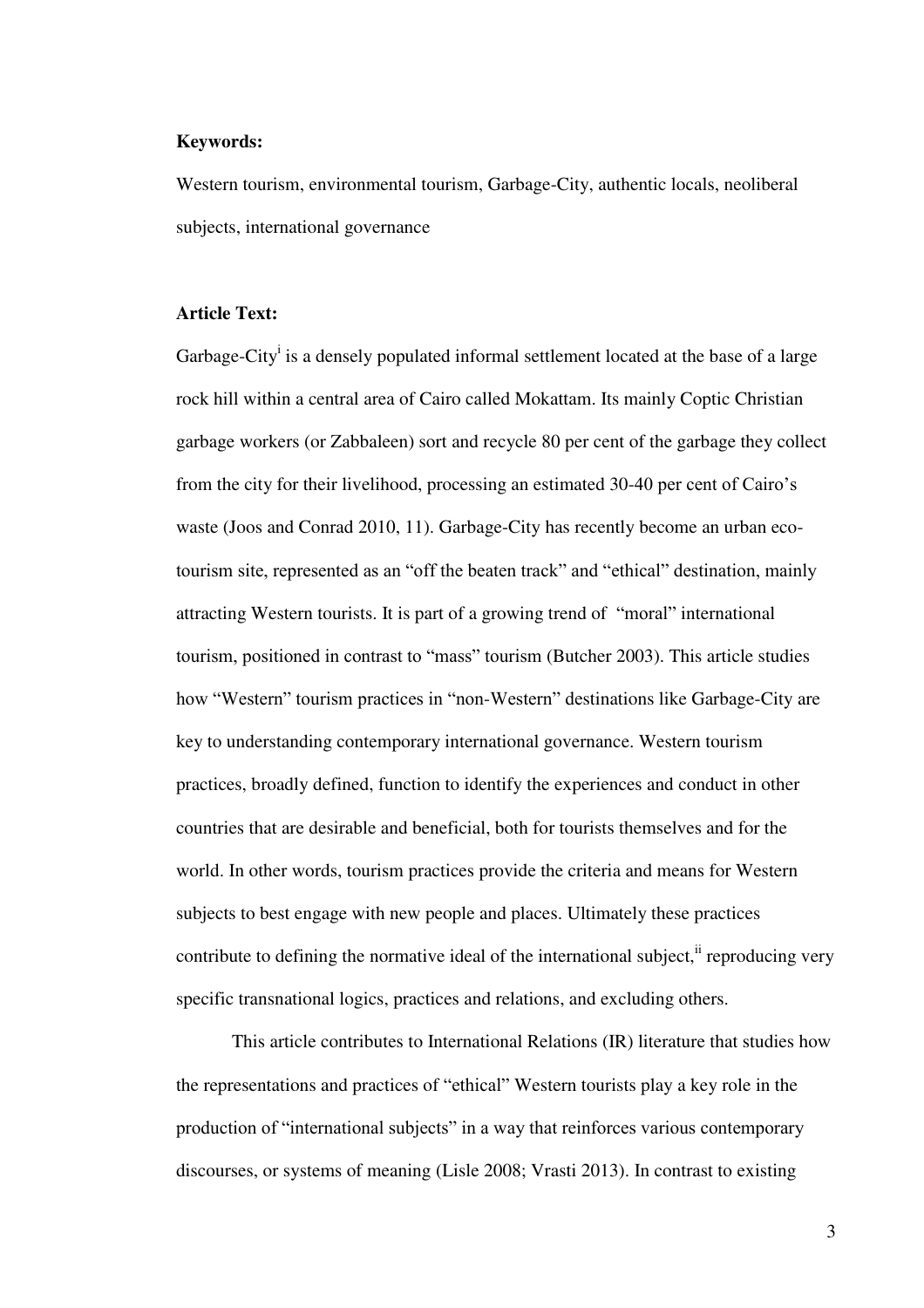research, which is either more abstracted, or focuses primarily on the productive subject formation practices of tourists, I empirically analyse the positioning of Western tourists *and* Garbage-City residents in the specific context of Cairo, Egypt. This allows me to identify how the social construction of international subjects in these sites articulates with international and Egyptian urban discourses, highlighting both the productive and violent outcomes of these articulations. To do so, I combine governmentality and postcolonial IR approaches in my use of "contact zones" as an analytical tool to examine Western tourism practices in Garbage-City.

Literature on governmentality within IR, inspired by the work of Michel Foucault, analyzes how international governance functions not solely through states, but through multiple technologies, tactics and means that regulate conduct by setting up the standards of behaviour for individuals and institutions according to neoliberal market rationalities.<sup>iii</sup> Neoliberal governance makes the logic and values of the self-regulating "free-market" – investment, capital costs, profits – the model for economic growth, social relations and societal order. It encourages individuals to govern themselves by applying the economic criteria of competition and accumulation to their life choices, both personal and professional, with the aim of developing and fulfilling themselves as the successful entrepreneurs of their own lives. This occurs by adding to one's "human capital" or individualized marketable skills and assets.<sup>iv</sup> I combine governmentality and postcolonial IR approaches in order to examine the colonial logics that reproduce neoliberalism (Chowdhry and Nair 2004). I thereby account for the role of non-Western sites and subjects in shaping international neoliberal governance, as well as for the inequalities embedded within it, insofar as its standards of conduct determine which subjects are privileged, and which excluded.

In my use of "contact zones", I define them as social spaces in which subject positions are not solely predetermined, imposed or repressive, but are co-constituted via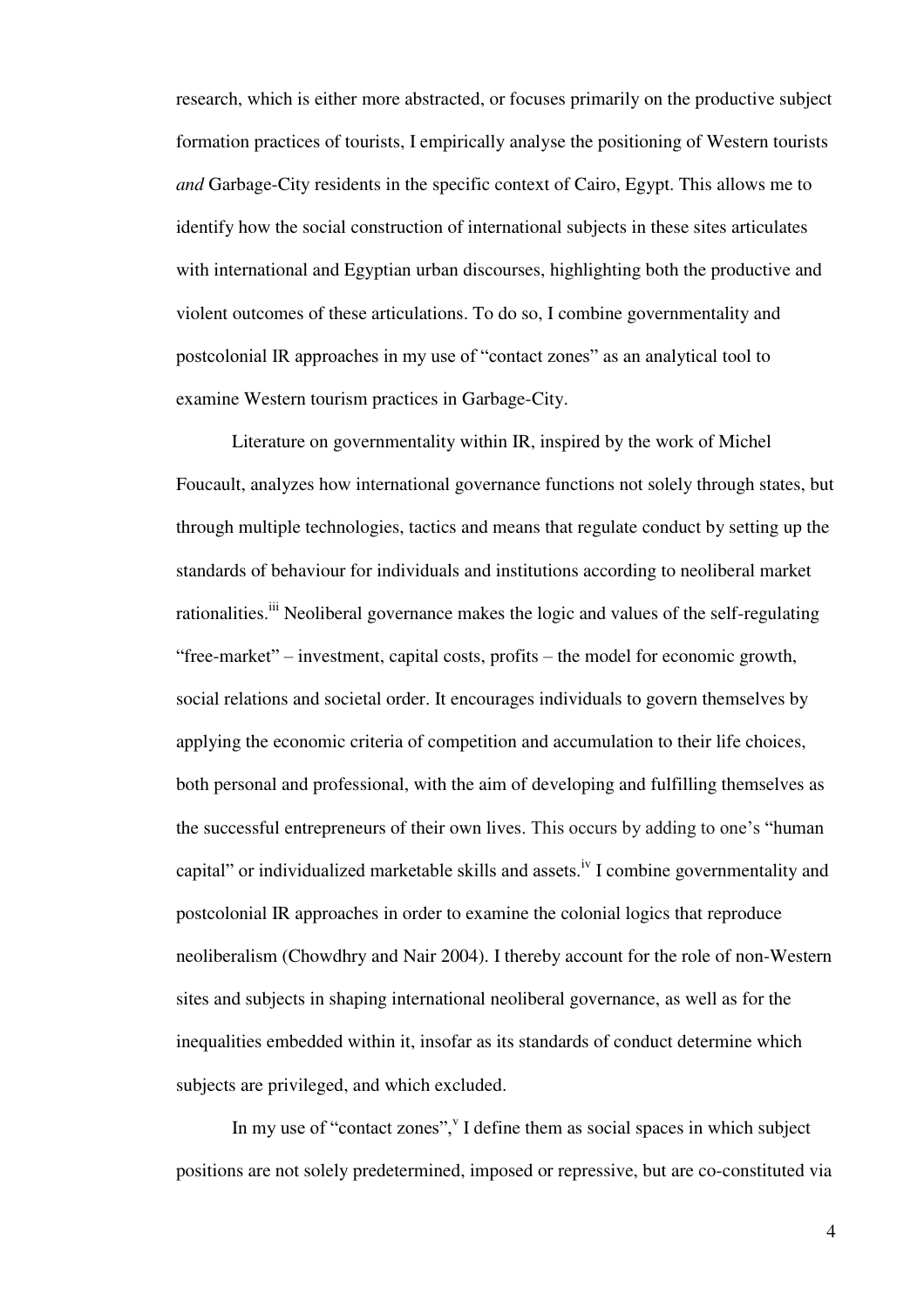negotiated practices that nonetheless perpetuate multiple preexisting hierarchies and exclusions. Subject positions regulate behaviours and relations with "others" to the extent that individuals perform, reproduce, and are understood through these positions in a particular spatiotemporal context, disciplining themselves according to the standards of particular discourses or rationalities within which these positions are constructed. I employed ethnographic and discourse analytic methods to generate and analyse evidence on Western tourism practices in the contact zone of Garbage-City. $\overline{v}$ <sup>i</sup> More specifically, I studied how these practices shape the subject positions of Western tourists in relation to Garbage-City residents, and thus function as a technology of contemporary governance to propagate neoliberal rationalities. This article argues that Garbage-City tourists are positioned as more worldly and responsible than mass tourists through their first-hand knowledge of, and support for, the "authentic" free-market recycling innovations of Garbage-City residents. Nonetheless, Western tourism practices in this contact zone ultimately serve to define and privilege such tourists as "good" international subjects, obscuring the neoliberal practices that marginalize the majority of Garbage-City residents.

# **Worldly Tourists, Authentic Locals**

I accompanied seven tours to the area run by the same male guide, Gerges.<sup>vii</sup> Gerges is in his late twenties and lives with his wife and two children in Garbage-City, where he has worked previously in recycling and with local NGOs. These tours are organized by the company "Venture Tours", a small "personalized travel consultancy" owned and run by Dave, an American tour leader in his thirties, who founded the company in Cairo, in 2007.<sup>viii</sup> Tourists discover and learn about Venture Tours through its website, as well as through the *Lonely Planet* guide, budget and upscale travel magazines, and press coverage mainly from American news sources.<sup>ix</sup>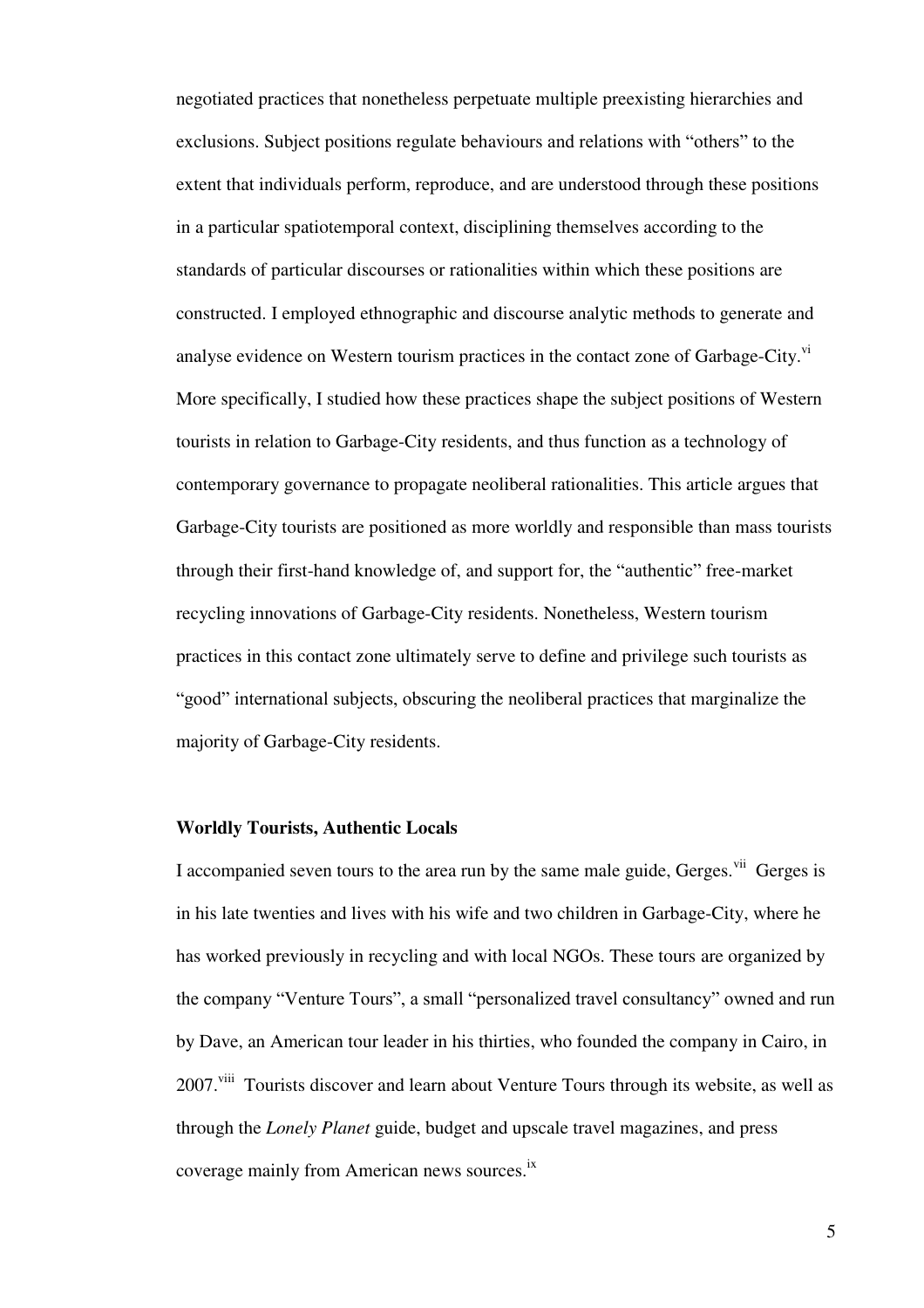Garbage-City tourists are students and young professionals in their late twenties to early forties, men and women from North America, Europe, and Australia.<sup>x</sup> They therefore approach the tour from the outset with high levels of economic and social capital. In addition, this tour is one of many life choices that they have made in order to enhance their self-development as worldly individuals. Indeed, all those who visited Garbage-City on the tours that I accompanied either study or work in international development/sustainability, or have attended similar tours in other countries. For most, a Garbage-City tour is part of their customized tour programme provided by Venture Tours. Many tourists I spoke with explained that they had limited time off work and that this personalized programme was the next best thing to being travellers that "go with the flow" and "experience local life", as would be their preference. Garbage-City tours themselves cost USD \$20, all of which goes to Gerges. The tours took three or four hours, beginning at the St. Simeon church complex. They then included a walk through and description of Garbage-City itself, and a visit to a local NGO, the Association for the Protection of the Environment (APE), finishing at Gerges' apartment where he demonstrated the use of his bio-gas digester and introduced the sustainable development campaigns of his co-founded NGO "Urban Sustainability".<sup>xi</sup> This article focuses on the Garbage-City section of the tour; a contextual analysis of tourism practices in the church complex and the APE require separate treatment.<sup>xii</sup>

Garbage-City tours highlight the historical marginalization of the community, positioning Western tourists as superior to mass tourists, adding to their selfdevelopment through their unique knowledge of the "real" Egypt. On the Garbage-City tours that I attended, tourists got their main introduction to Garbage-City from the roof of the four-story cafeteria building at the church complex, which offers a bird's eye view of the whole area. From this height, the guide pointed out the areas where workers used to keep pigs that processed organic waste, explaining that in 2009 the government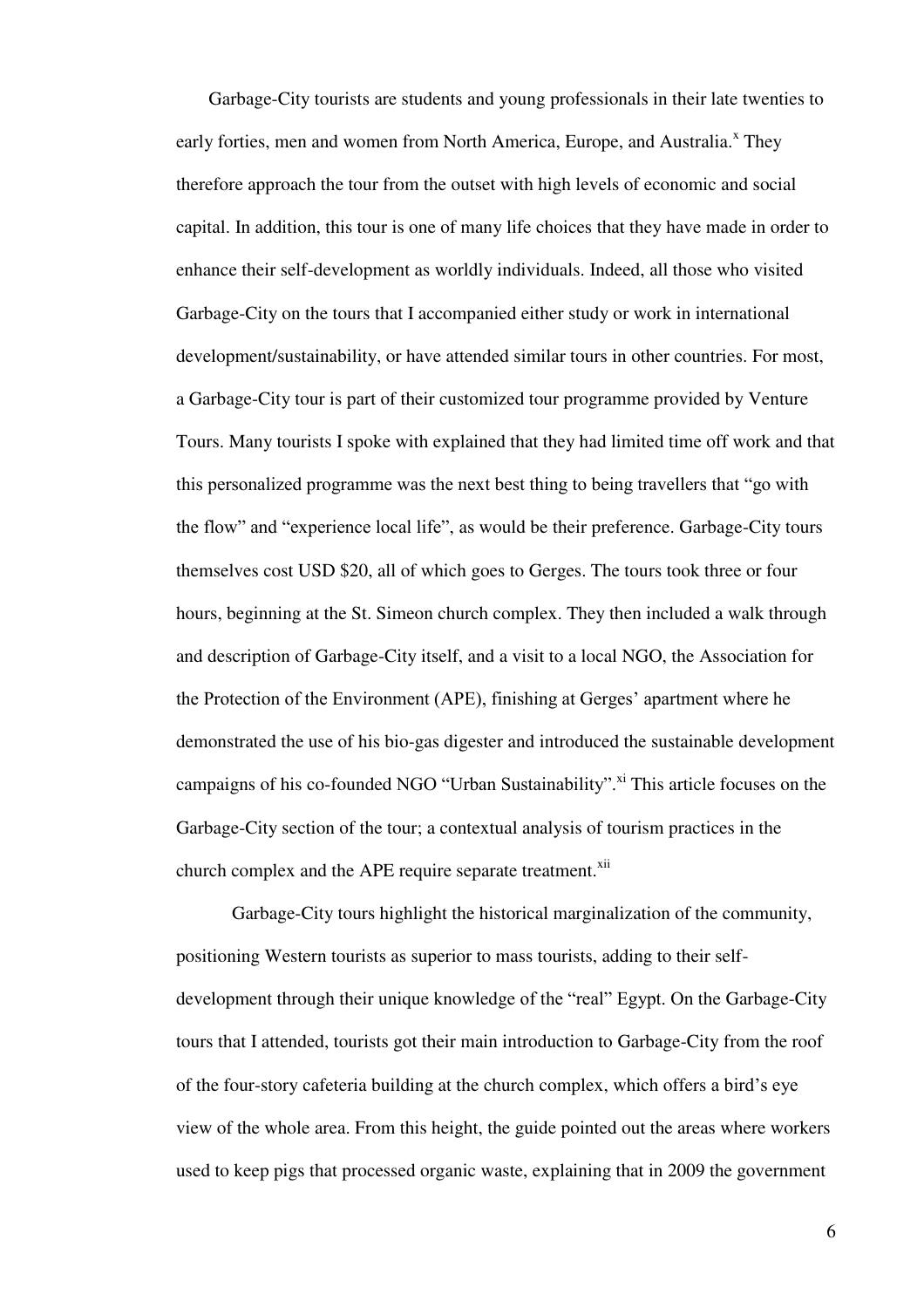forced them to send their pigs to be slaughtered, out of concern for the spread of the swine flu. The guide outlined the repercussions of the pig cull, which adversely affected the livelihood of those who raised and sold pigs, and hampered the efforts of garbage workers to process organic waste efficiently. The guide connected the pig slaughter with the government's plan to allow workers to keep pigs again, if the community agrees to move out to the desert far away from the city. He explained that, according to the government, this move is required to protect the city as a whole from the pollution caused by garbage-processing activities. The guide also put the pig cull in the context of the general marginalization of the community by the government.<sup>xiii</sup> Finally, the guide talked about the Western-based multinational corporations (MNCs) that the government brought in to process solid waste in the city, taking jobs away from garbage workers in the area.

By discussing the marginalization of this area of Egypt, the tour positioned Western tourists as worldly subjects, interested in getting what, according to Venture Tours' owner, is "a more well-rounded view of Cairo" (Dave, interviewed by the author, via email, 20 September 2011). In turn, tourists positioned themselves as worldly, asking questions about the history and marginalization of the community, expressing their interest in gaining a more complete understanding of Egypt via access to its underbelly. They stated, both on the tour and in questionnaires, that it is important to understand the disadvantaged in a society one is visiting, and that Garbage-City is certainly "a must for every traveler". Hence, through the Garbage-City tour, tourists sought to augment their self-value by learning about this community and its marginalized status as a means of understanding the "truth" about Egypt.

Tourists thereby equated marginalization with authenticity, stating explicitly that they joined this tour because they wanted to see and experience something "real" that most tourists do not, explicitly differentiating themselves from mass tourists. Indeed, in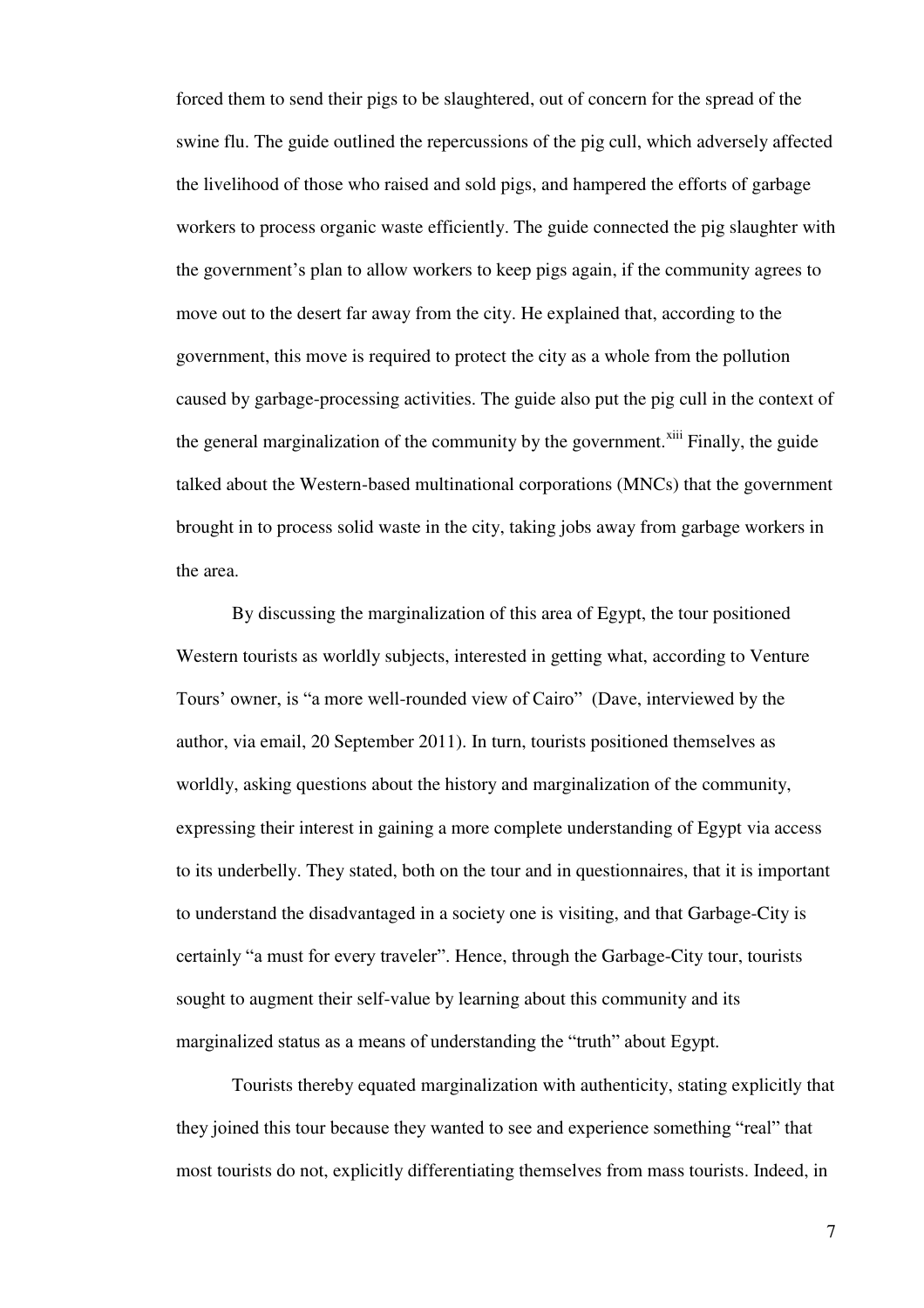its information materials for tourists, Venture Tours depicts this area as the "real" Cairo, stating, "You will start your day inside the 'real' Cairo – the Zabaleen community!" Tourists themselves expressed to me that they joined this tour because they wanted to see something "gritty", "authentic", and "real". Many stated that they wanted to see a place that was "not a mainstream tourist site", to do something a bit "off the beaten track" or "groundbreaking", so as not to take the same photos that every other tourist takes.<sup>xiv</sup> Tourists were thrilled by the uniqueness of the tour, exclaiming that they "never had an experience like this before". Despite the fact that almost all Garbage-City tourists took the same route and the same pictures from above the cafeteria, the representation of the tour ultimately positioned them as accessing knowledge that is special and new.

Finally, tourists represented themselves as superior to mass tourists through their access to personal interactions with authentic locals. Most tourists to Garbage-City explicitly critiqued the mass tourism model, categorizing package or group tours as less respectful or as impeding interactions with locals. In contrast, Garbage-City tours are carried out for one or two tourists at a time, and, according to Venture Tours, offer "meaningful interaction" and "one-on-one time" with locals (Venture Tours website; Dave, interview). Tourists stated with pleasure that, since Garbage-City is a less touristy area, the interactions they had with locals were "more real" as they were less commercially based. Many discussed their relief at not being treated like "tourists" who are constantly solicited to buy things; one said that this meant he let his guard down and talked to more Egyptians in Garbage-City than in any other tourist area.

To the extent that the tour itself was a form of consumption, the notion of Garbage-City tourism as less commercialized functioned primarily to position such tourists as more worldly than mass tourists through their "authentic" interactions with locals. Overall, the Garbage-City tour positioned tourists as advancing their individual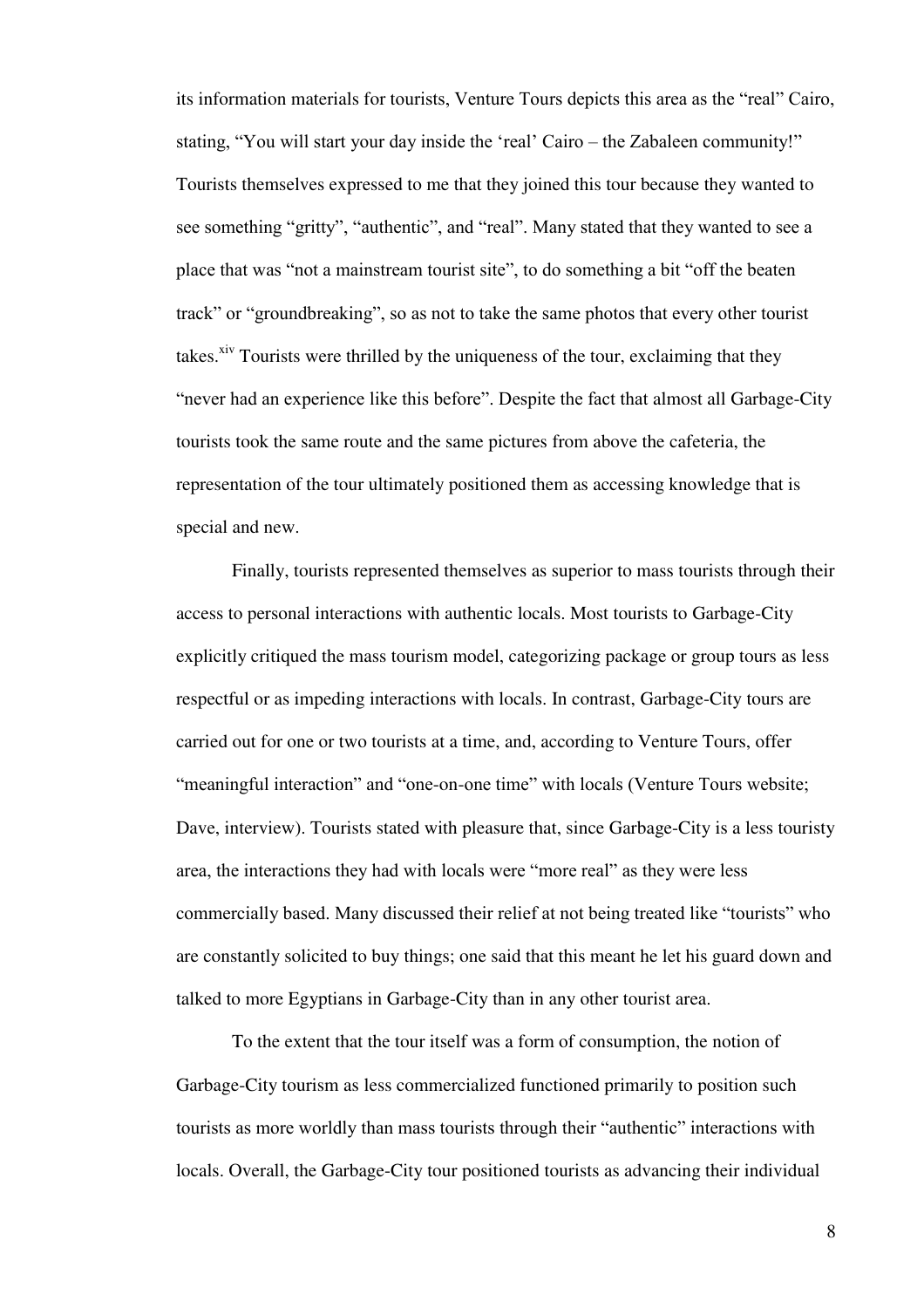development through a unique knowledge of the "real", "authentic" Cairo. In so doing, such experiences become a criterion that shapes the normative ideal of international neoliberal subjectivity. Western tourism in Garbage-City thus functions as a technology of governance, offering experiences for tourists to develop themselves and achieve this ideal.

#### **Responsible Benefactors, Sustainable Entrepreneurs**

At the same time, I want to underscore that the tour did not focus solely on the marginalization of the Garbage-City community. Rather than representing its residents as victims, the Garbage-City tour went on to position them as innovative neoliberal entrepreneurs. The main focus of the tour was on the technologies that the community has developed to recycle 80 per cent of the solid waste brought into the area, turning garbage into a marketable "good", providing both a service to the city and multiple jobs in a country with very high unemployment. From the cafeteria roof, the guide talked tourists through the recycling process. He showed them where trucks with garbage enter, where the garbage is sorted, and the workshops where garbage is cleaned, broken down, melted or compacted before being sold to companies in Egypt or China. He stressed to tourists that everyone in the area is self-employed, taking on different autonomous roles in the process. He pointed out how they continually develop ways to recycle new materials and create more jobs.

In addition, the guide explicitly highlighted non-Western innovations in recycling by demonstrating the use of a bio-gas digester at his apartment to produce cooking gas. Bio-gas digesters use bacteria to produce methane gas out of fermented food waste. The guide explained that digesters, developed in India, function both to process organic waste in the absence of pigs and as a sustainable alternative fuel source. The guide discussed his project to increase the use of bio-gas technologies in the area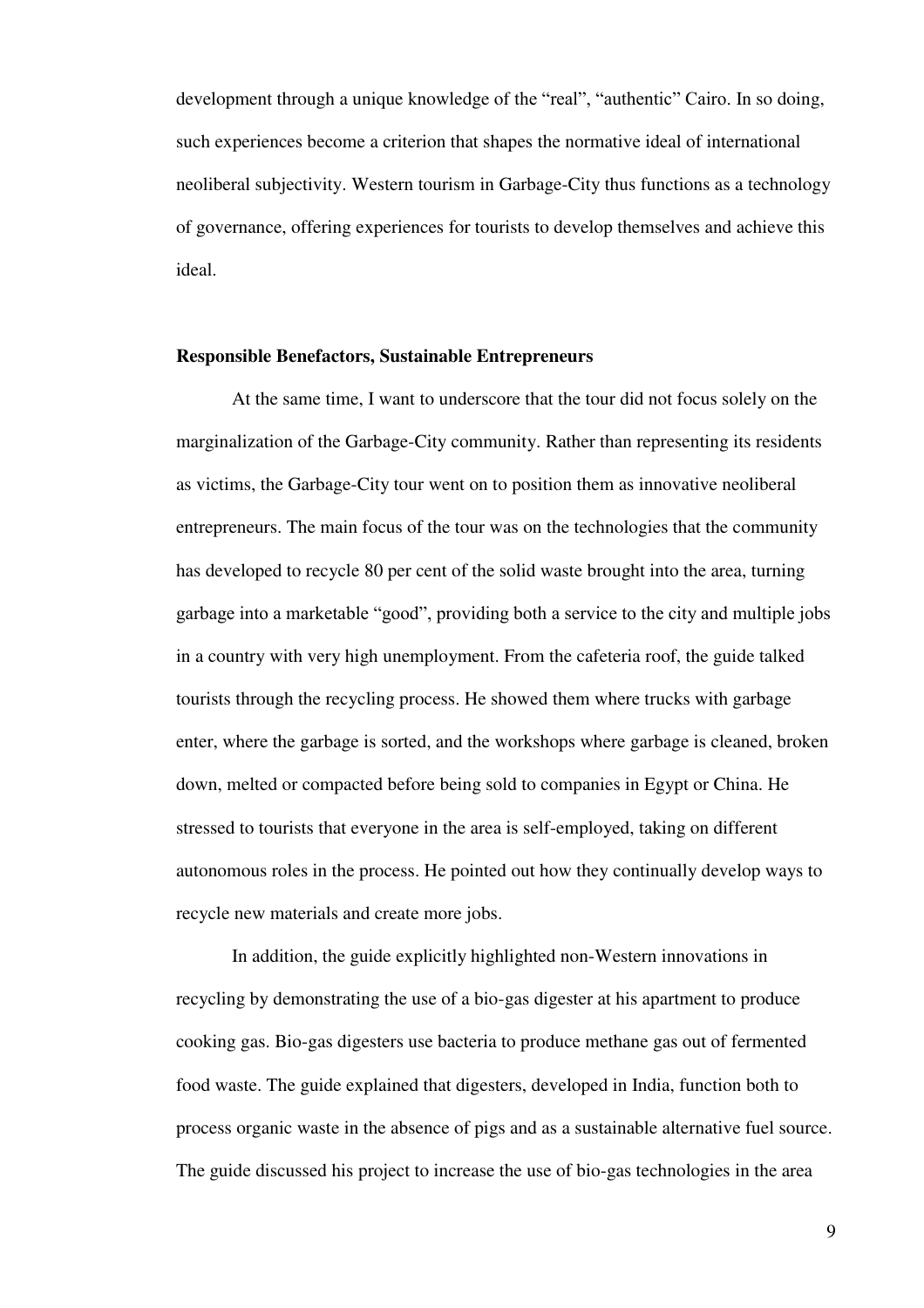through the NGO Urban Sustainability, which he started with an American co-founder George Stirling through a grant from the United States Agency for International Development (USAID). The guide thereby positioned Garbage-City residents as innovators, implementing new technologies to create a market around waste, and tourists as interested in non-Western solutions to international environmental concerns. The guide's representation reflected the aim of Venture Tours, which wanted to avoid creating a slum tour, and to instead portray Garbage-City as a tight-knit, organized community that is coming up with new, internationally-recognized, "initiatives" to work "towards greater self-sufficiency" (Dave, interview).

Lastly, the guide emphasised the benefits of the Garbage-City model in contrast to Western-based multinational waste management companies brought in by the government in 2003, which failed not only to recycle much of the city's waste, but also to efficiently collect it, as they imposed a system that did not fit within the Egyptian context. The guide outlined how the government's policy of contracting solid waste management to MNCs meant that, at best, garbage workers had to give up being selfemployed and take jobs "as workers" for these companies, while many workers in Garbage-City lost their jobs and income altogether. $^{xy}$  Although they did not explicitly label residents as such, the representational practices of the tour guide and company articulated with neoliberal discourses to position residents as neoliberal entrepreneurs, empowering individuals within free-market models, in comparison to what the guide identified as government-imposed Western corporate models.

Meanwhile, the tour's content positioned tourists, in relation to innovative Garbage-City residents, as worldly in their knowledge of non-Western neoliberal development models. Tourists performed this position through their expressed fascination with and admiration for the community's recycling innovations, positioning non-Western locals as neoliberal entrepreneurs that offer hope for the world's future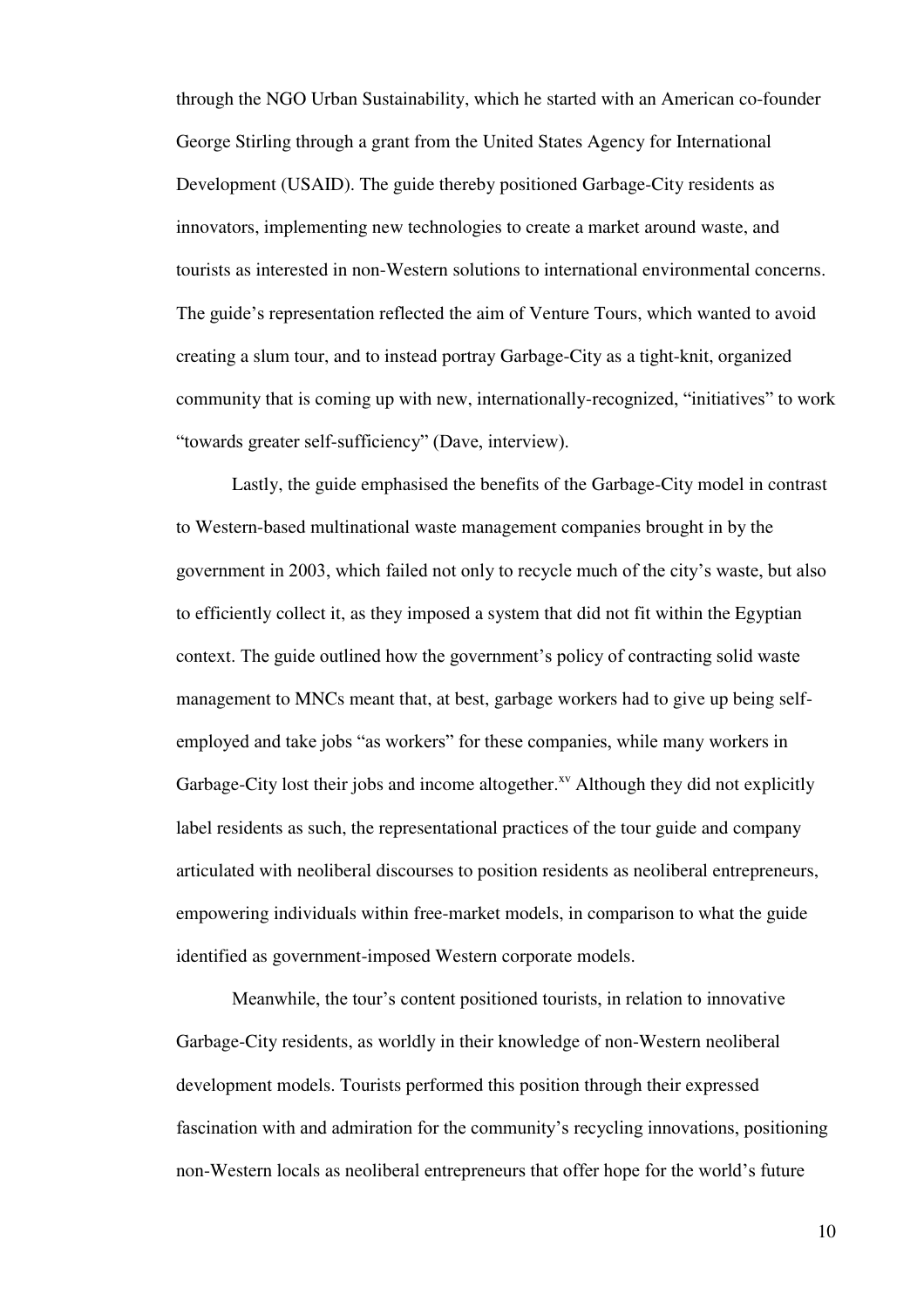through their market-based waste management solutions. Indeed, the tour's focus on recycling allowed tourists, instead of pitying the residents as some had feared, to represent themselves as interested in and inspired by the practices of fellow self-made men and women, exclaiming that they are "very sophisticated" and "advanced". <sup>xvi</sup> The tourists explicitly recognized through the tour that the West and the international community writ large can learn from non-Western market-based waste management technologies to solve the international problem of waste. Tourists stated that the area's innovations are a "lesson for the rest of the world", and that "the West's recycling system is nowhere near as successful". Several commented that Garbage-City is a real "free-market" system or a "true democracy" run from below by market forces, implying – in line with neoliberal logics – that the free-market system is the ideal and defines democracy. Their comments positioned residents as non-Western free-market entrepreneurs and themselves as worldly Westerners through their awareness of the community's recycling innovations, and of the virtues of non-Western neoliberal development models. Garbage-City tourism therefore does not fall into the colonial trope of constructing non-Western spaces and subjects as inferior to the West, or as victims requiring the West's aid; it instead characterises the residents as fellow neoliberal subjects who contribute to international development according to neoliberal rationalities.

However, the aforementioned portrayal of Garbage-City residents as "authentic" and "real" reinforced other colonial logics by implying that, although their innovations have international influence, they are derived locally in this untouched non-Western community. The tour and tourists thereby represented the community as available to be discovered and known – at least temporarily – in its native habitat, reproducing colonial imaginaries that position tourists as explorers.<sup>xvii</sup> Paradoxically, what makes Garbage-City even more appealing to "discover" is the notion that tourism will progressively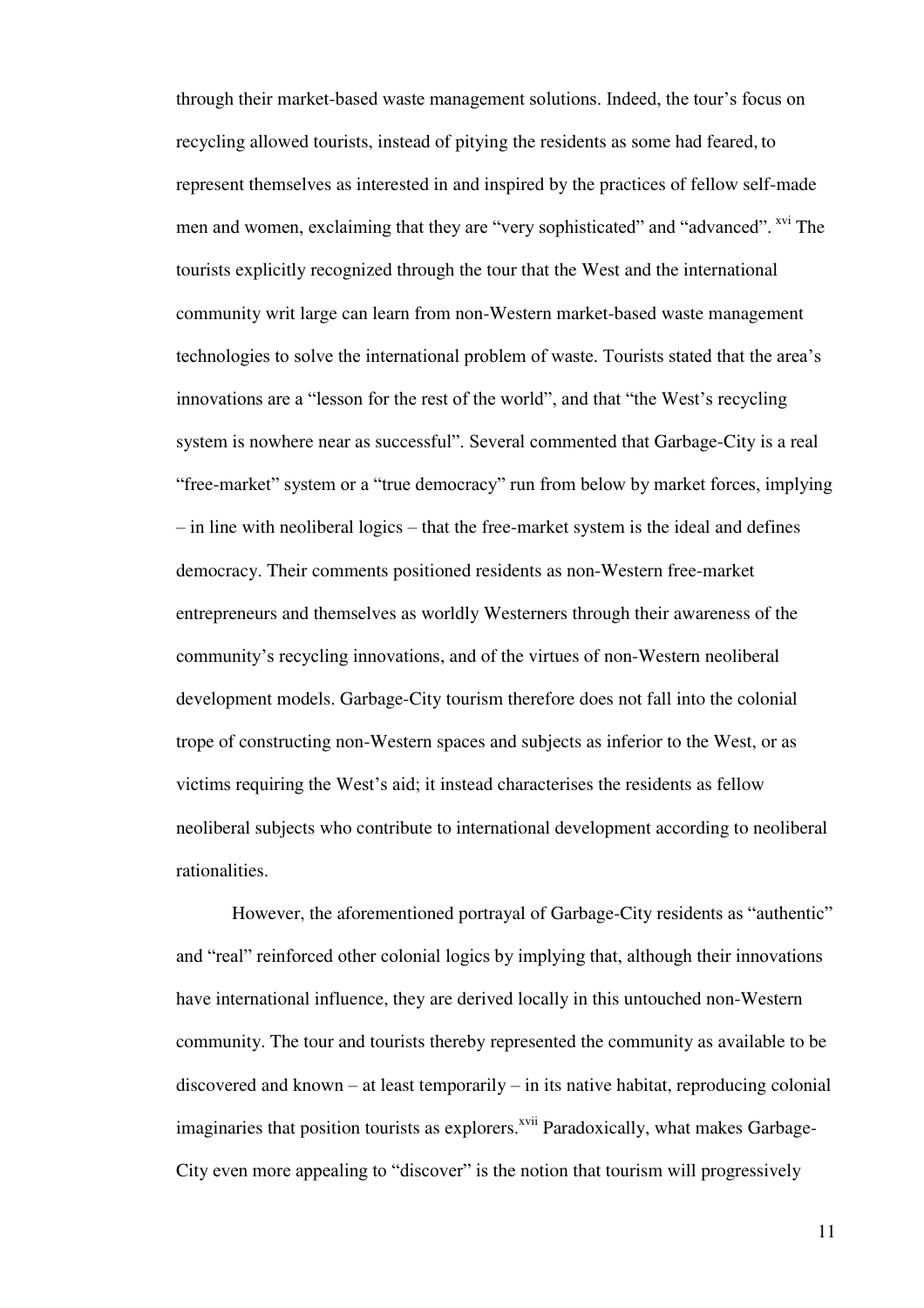ruin this site by bringing the community into contact with foreigners; indeed, several tourists predicted that in ten years tour buses full of package tourists will regularly pass through Garbage-City, corrupting its residents. Instead of serving as a self-critique for Garbage-City tourists, this notion functioned to reinforce the idea that the area is "untouched". Western tourists visiting Garbage-City were thus represented as explorers in the "untouched" Garbage-City community, serving to position these tourists as adding value to themselves by "discovering" this area and recognizing its internationally relevant innovations. Such a positioning implied that Western tourists are otherwise detached from and uninvolved in this community. At the same time, the tourists' interpretation of Garbage-City residents as purely local further naturalized neoliberalism by suggesting that their recycling innovations arose organically, and indeed democratically, in this untouched community where free-market developments express the common interest.

Garbage-City tourists were only implicated in the community as responsible consumers who help residents develop their innovations. Tourists were positioned as having a positive impact on residents through the tour company's scheme, announced on the Venture Tours website. As per the scheme, the company funds the materials and installment of a bio-gas digester for every twenty-four visitors to the area. In my interview with Dave, he justified this scheme by arguing that bio-gas digesters not only have a "lasting impact on the community" but that they are constructed cheaply from the same "found materials" used by garbage workers to make a living (interview). Venture Tours thereby represents its tourists as responsible consumers, helping the community on its own terms, and indeed contributing to enhance the neoliberal innovations of Garbage-City residents. Tourists also interpreted themselves as benefactors during the tour, expressing a keen interest in the pilot bio-gas digester installed by the tour company as an exemplifier of tourists' contribution to the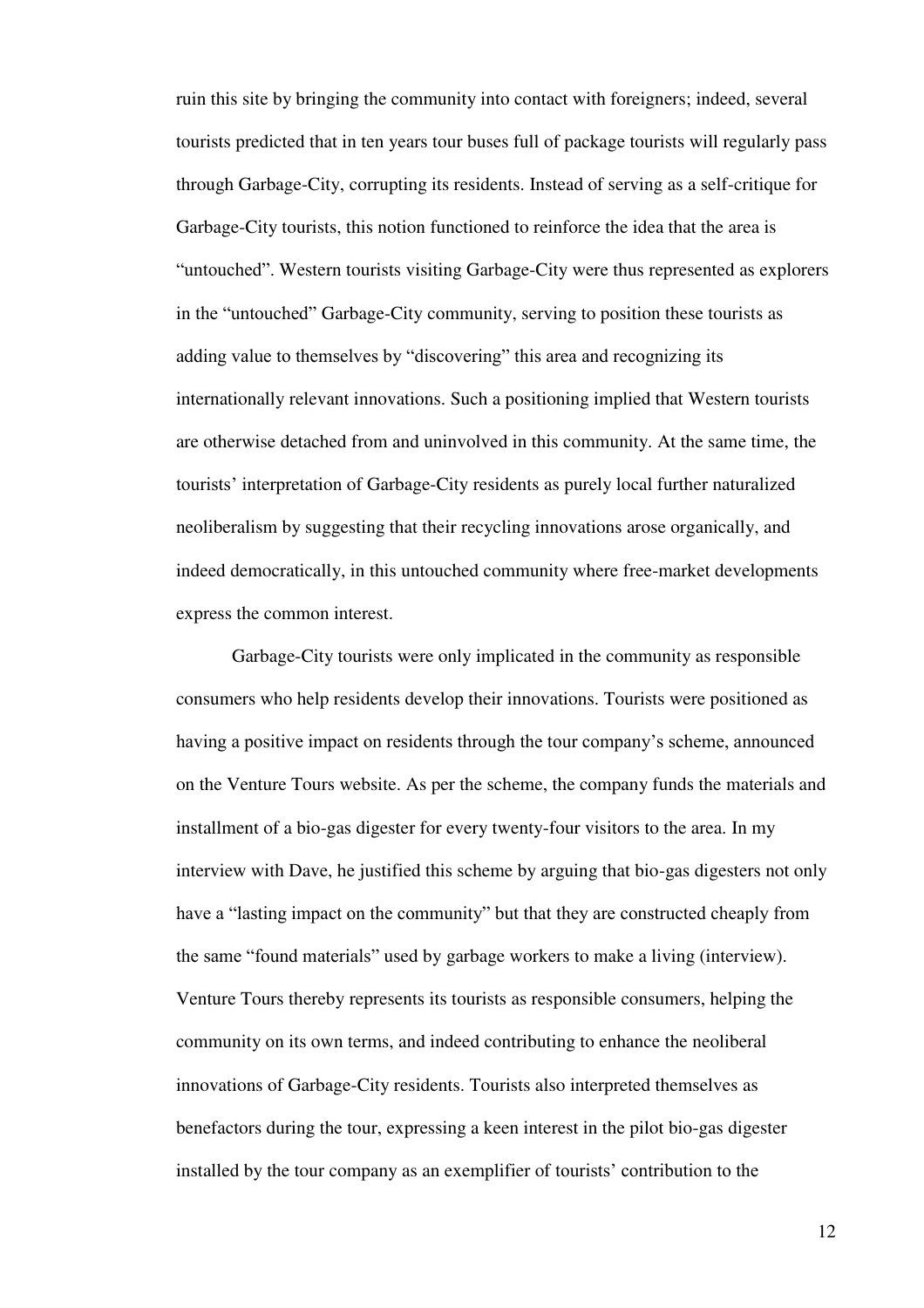community.<sup>xviii</sup> Venture Tours explicitly positions its tourists as benefactors who are aware of the limited impact from a single tour, describing on their website that a visit to Garbage-City is "perfect for people who know they can't change the world in an afternoon, but are willing to try" (Venture Tours website).

Moreover, many Garbage-City residents see Western tourists as supporting the area in a number of ways, reading them as responsible international subjects with higher human capital than themselves. Firstly, residents I spoke with saw Western tourists as using their higher economic capital to help the area through financial contributions, a belief that is reinforced by stories that foreigners hand out clothes, money, and food to residents. However, although some tourists found it funny, most displayed discomfort when children – looking for extra pocket money – asked them for money during the tour. Most tourists were visibly unsettled when they were positioned as wealthy Westerners who are expected to give money, preferring instead to be seen as contributing to the community through their choice of tour.

Residents, garbage workers, tour guides, and NGOs also see Western tourists as benefactors with high cultural and symbolic capital, and a corresponding ability to raise international awareness about the area and its recycling innovations through their photos and blogs. Many in Garbage-City informed me that any international attention could enhance the stability of the area by making it more difficult for the government to move the community to the desert. Insofar as the government marginalizes Garbage-City, its residents locate their influence and support in international or Western sources represented by tourists.

In addition, tourists on the Garbage-City tour performed the position of responsible subjects by expressing concerns about whether their presence and practices in the area were respectful. Most tourists anxiously questioned their role as observers in what they saw as a "poor" part of Cairo, asking whether their clothing was appropriate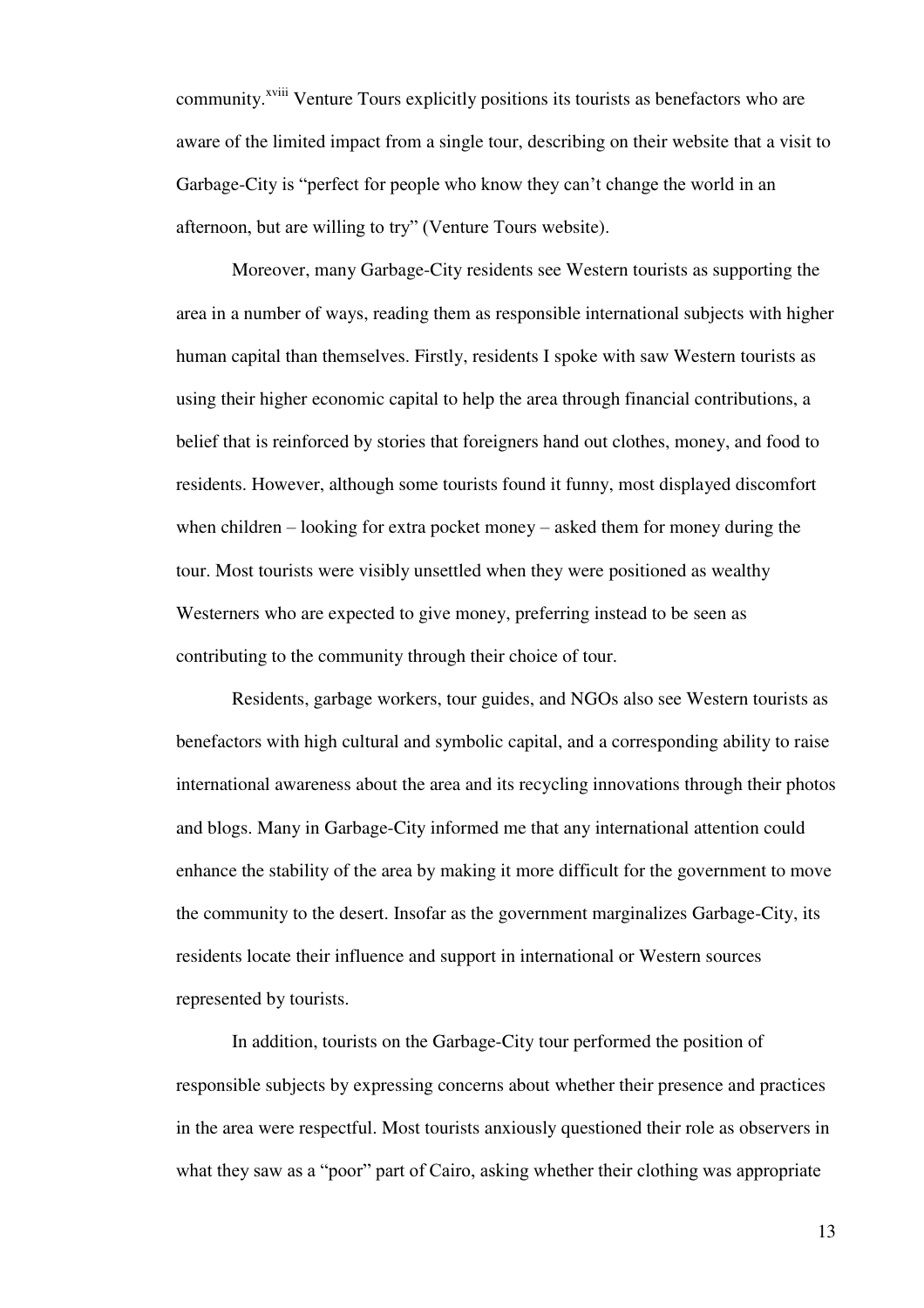and whether they could take photographs in the area, fearing that their practices might offend locals. To the extent that tourists attended the tour despite their anxieties, their expression of concern functioned mainly to further represent themselves as responsible. Venture Tours assuages tourists' fears, stating on their website: "we incorporate responsible practices not only into your programs, but into our operations, as well", describing their clients as "discerning adventurers seeking meaningful travel experiences that benefit local communities" (Venture Tours 2013). The Garbage-City tour offers Western tourists, as consumers, both the standards and the means to become responsible benefactors who recognize and support Garbage-City's marginalized residents as fellow neoliberal entrepreneurs, but who remain otherwise detached from the community. The tour functions therefore to reinforce a neoliberal discourse that prioritizes market-based development solutions and positions all individuals as free to innovate and fulfill themselves within that market.

## **Neoliberal Inequalities, International Interventions**

The tour's positive depiction of Garbage-City residents as authentically local neoliberal entrepreneurs nonetheless objectifies residents. The tour fails to highlight the hierarchies and exclusions in the community reproduced through international and Egyptian neoliberal practices in which tourists are complicit.<sup> $\overline{x}$ </sup> Garbage-City has been the object of international neoliberal interventions since at least the 1970s when Egypt's Open Door economic policy was declared, and the World Bank started projects to support the "indigenous informal private sector" by incorporating workers from Garbage-City into Cairo's urban waste management system (Furniss 2010, 56-8). The World Bank introduced mechanized recycling to Garbage-City via microcredit schemes, $^{xx}$  bringing in machines to process and add value to the garbage $^{xxi}$  (Assaad and Garas 1994, 20-2, 58-9; Joos and Conrad 2010, 149). Such interventions disrupt the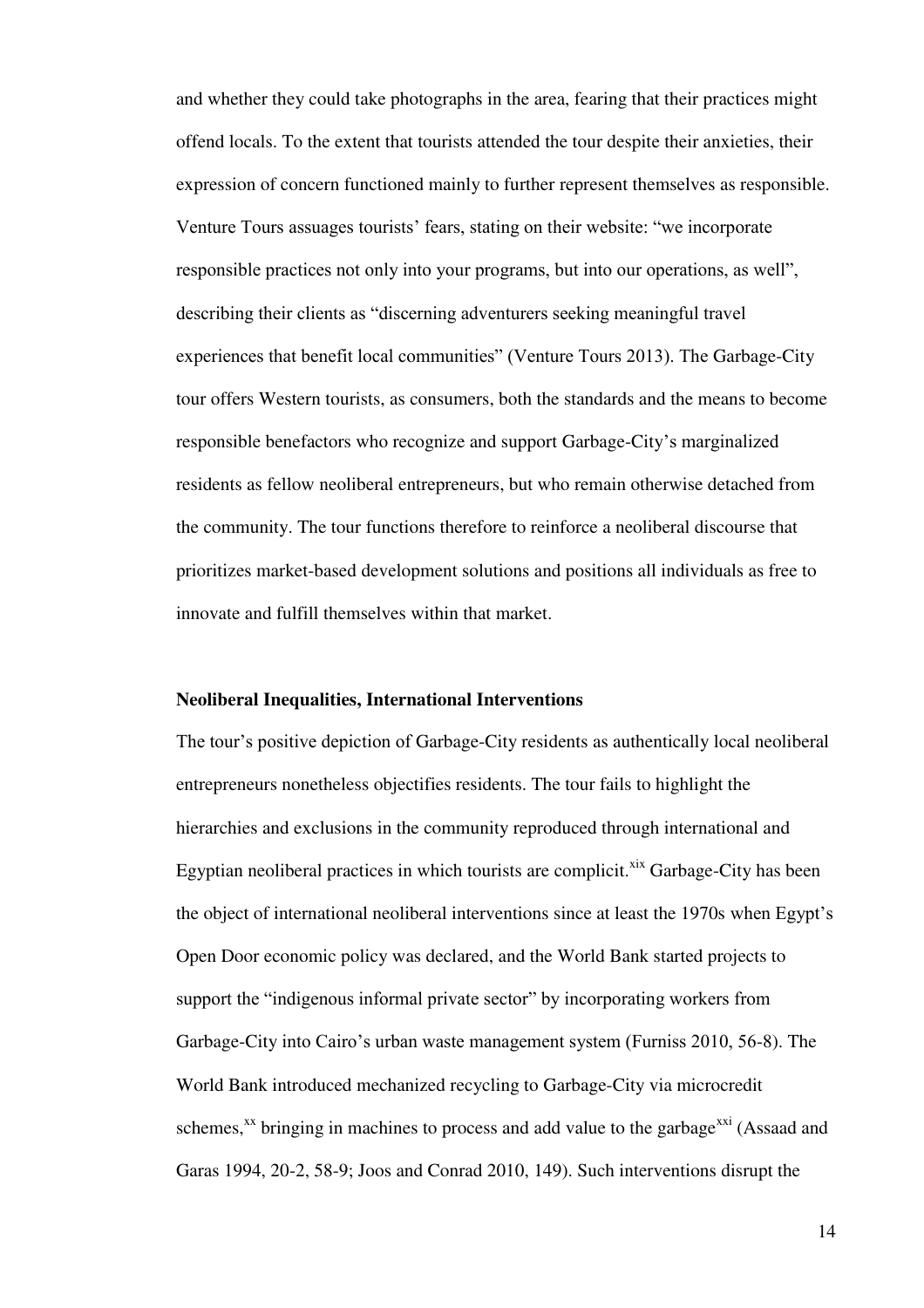notion that Garbage-City is untouched and that neoliberal entrepreneurialism therefore arose naturally and democratically in this area.

At the same time, the World Bank project contributed to increased class and power differentials in the area as its benefits were unequally distributed. Most of those who received microcredit loans were members of the Association of Garbage Collectors for Community Development and their families. They are now the wealthy minority of the community through profits from processing and selling garbage, in contrast with the poorer majority who work in garbage collection and sorting (Joos and Conrad 2010, 122, 160-2; Assaad and Garas 1994, 20-3, 59-60, 124).<sup>xxii</sup> Garbage-City's wealthiest residents are also those who take on official political positions in the community. Garbage-City's class hierarchy therefore coincides with who is politically dominant or not in the community, belying a notion that this free-market system equates to democracy. Moreover, the recycling machines introduced through the World Bank project contributed to increase the pollution that is motivating the government to relocate the area to the desert in the first place (Assaad and Garas 1994, 24).<sup> $x$ xiii</sup> Insofar as the tour positions the community's market-based innovations as purely local, authentic, natural and progressive, it obfuscates how the practices of Garbage-City residents are shaped by international neoliberal interventions and inequalities, producing an acceptance that environmental sustainability and the free-market go hand in hand, naturalizing key neoliberal tenets.

 In addition, the positioning of Western tourists as detached yet responsible consumers is contradicted by their positioning as international subjects with highlydeveloped human capital. Although some Garbage-City residents see tourists as supporting the community through their international status, others see their practices as threatening to the garbage workers' way of life. Some residents do not distinguish between tourists, journalists and researchers,<sup>xxiv</sup> and think that all foreigners have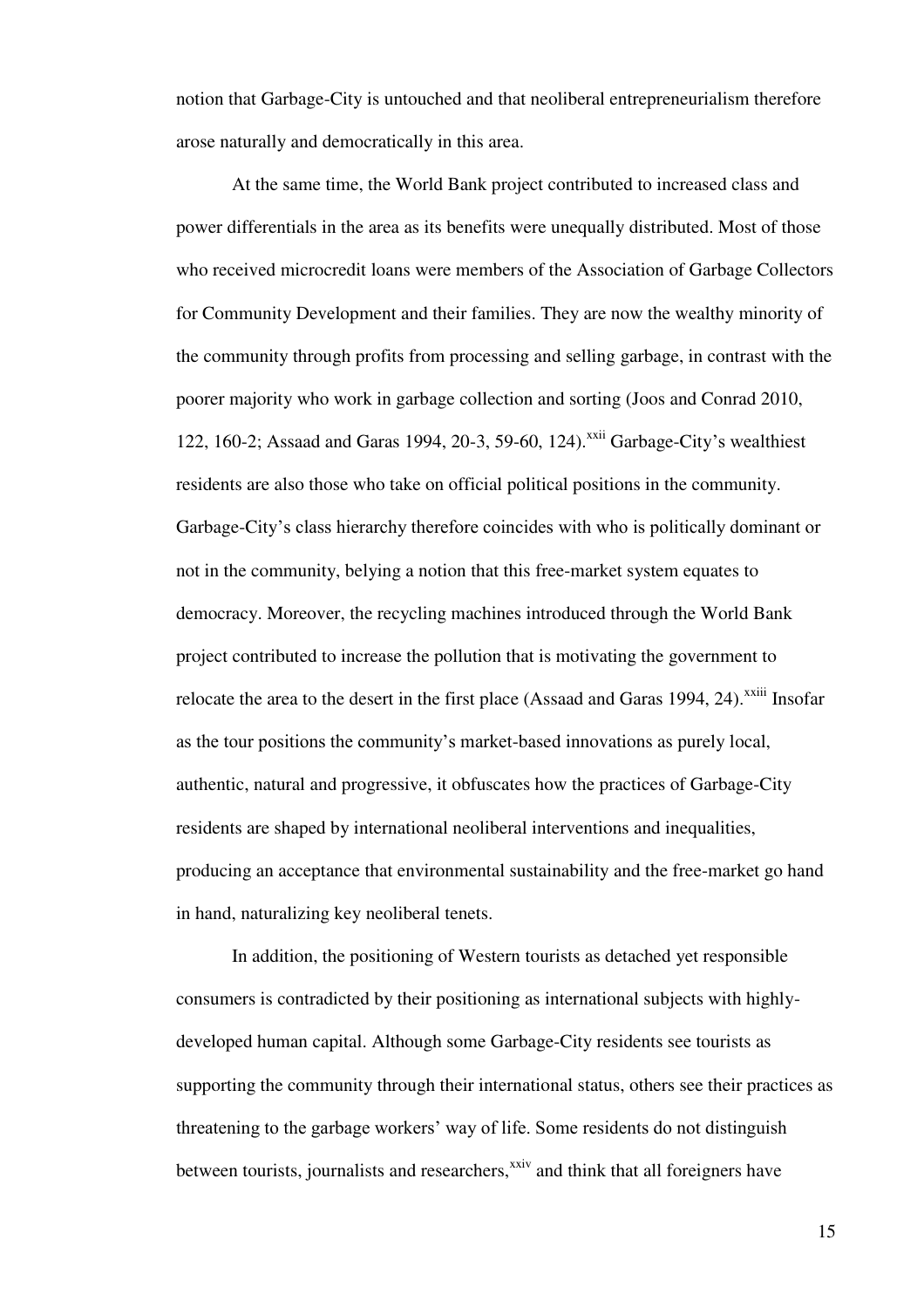misrepresented the community to the world as backward by publishing photos, $x^{xx}$  stories and films of them working with garbage. Residents I spoke with were concerned that tourists' photos and writings have been the catalyst for unwanted police interventions in the area because the government does not want to give Western tourists a "bad image" of Egypt or to jeopardize their safety. Worse still, some residents believe that tourists' photos and stories encouraged the government to contract Western MNCs to take over solid waste management, and to move the community to the desert.

Residents' concerns about the presence of international tourists are confirmed insofar as the government was partly motivated to restructure waste collection and relocate the community to improve the image of Egypt shown to international tourists, and to make way for tourist accommodation. Despite support for the "private indigenous" garbage system from the World Bank, Egypt's "National Strategy for Integrated Municipal Solid Waste Management" argued, with reference to informal garbage locations like Garbage-City, that "the aesthetics and hygiene at these areas are unacceptable".<sup>xxvi</sup> The National Strategy instead promoted a public-private partnership approach that would see more "active participation" from the private sector, and specifically sought contracts with international companies that used modern treatment techniques (Furniss 2010, 60-7). Overall, in employing multinational garbage disposal companies and cleaning up the city, the government wanted to show the world, through tourists and other international representatives, that Egypt can develop and compete at an international level according to "modern" and efficient international standards, reproducing neoliberal rationalities held by Western donors like the USAID (Milik 2010, 9-10, 45-7, 59; Furniss 2010, 25, 64; Walker 2005, 14-15). By the time the National Strategy was written, garbage-processing areas were already being "relocated to assigned areas further from the cities (about 40-50 km)". Moreover, Cairo's urban development plan, "Cairo 2050", involves the potential conversion of Manshiet Nasser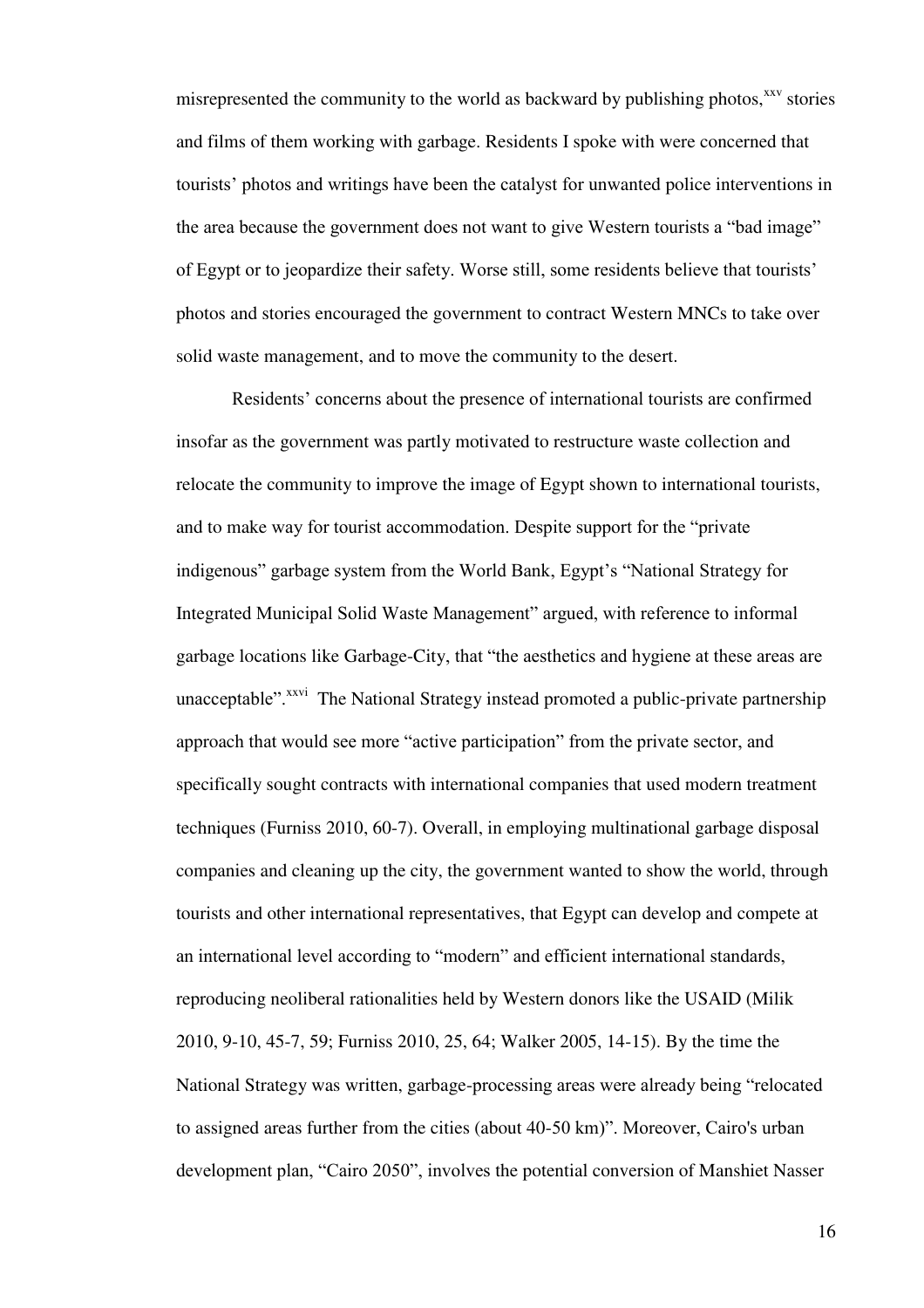(one of the largest informal settlements in Cairo, of which Garbage-City is a part) into tourist accommodations (Furniss 2010, 42-65). This approach reflects Egypt's neoliberal urban practices that privilege and protect the lifestyles of elites and tourists through securitized enclaves that exclude the poor (Singerman and Amar 2006), abandoning the majority of Cairenes who live in informal communities like Garbage-City that fall "outside" of official state administrative control or support (Sims 2010).

The positioning of Western tourists by the Egyptian government and Garbage-City residents as international subjects with high economic and symbolic capital, although concealed from tourists, reinforces international hierarchies that privilege Western tourists and Western neoliberal development approaches, reflecting colonial rationalities that equate modernization and development with Westernization. The tour therefore fails to teach tourists the complex local and international history of Garbage-City, which would avoid equating authenticity with the marginalized or local. Instead, it functions to shape the international neoliberal subject position through the reified positioning of Western tourists who enhance their self-value by "discovering" and supporting authentic non-Western local innovations for international neoliberal waste management. The positioning of the Western tourist as a unique self-made international individual who, from the cafeteria roof, literally stands above, knows and supports non-Western free-market innovations, thus relies on the positioning of Garbage-City residents as an authentic undifferentiated community of entrepreneurs, a representation that obscures, and in some ways reproduces, interventions and hierarchies that benefit a minority of residents.

Moreover, the tour's characterisation of all Garbage-City residents as focused on innovative recycling initiatives functions to privilege the aims and self-development of the Garbage-City guide, Venture Tours' owner and researchers like myself. On the tour, Gerges positions himself, and is positioned by the company and tourists, as a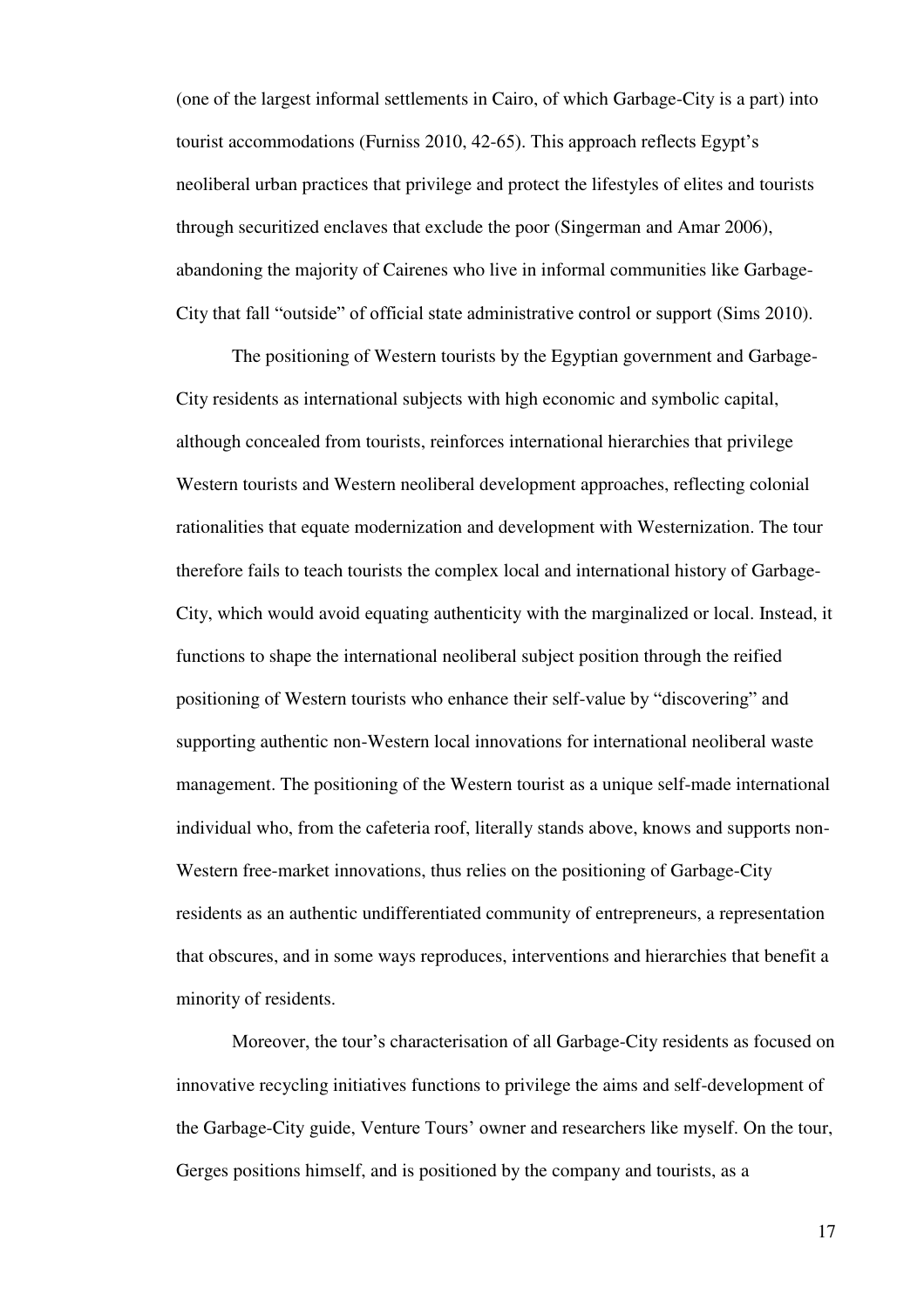responsible and successful international neoliberal entrepreneur through the success of his eco-campaign. Tourists admire him for being "very driven" and "proactive" in line with the normative ideal of neoliberal subjectivity. The guide's emphasis on the community's recycling projects and bio-gas digesters substantiates his portrayal of Garbage-City as a community of residents motivated by environmental aims. In so doing, the guide generalizes to the community as a whole the specific goals and practices of his NGO, "Urban Sustainability", thereby marginalizing other community projects and discourses. Indeed, the dominant motivation among residents working with garbage is not to protect the environment, but to make a living. Moreover, bio-gas digesters are not widely used. This is not to say that people are solely concerned with money, but that people are proud to support their families through their work. Not only does the guide profit financially from the tour, but also the success of his NGO has enabled him to travel internationally to promote his projects, while the majority of Garbage-City residents remain excluded from such opportunities. By offering "ethical" tours, Dave, despite not benefiting financially from them, caters to his own human capital as the owner of a company that, according to its website, combines "off-thebeaten track destinations with commitments to responsible tourism and customer service". Finally, this new type of international "moral" tourism contributes to enhance the individual careers of Western academics like myself, who add to their selfdevelopment by publishing articles analyzing the significance of such tourism practices.<sup>xxvii</sup>

Insofar as it is difficult for Egyptians to travel freely due to visa restrictions, most Garbage-City residents perceive tourists and other foreigners as a means of gaining human capital through the financial donations, international recognition, and increased social status derived from interactions with "developed" Westerners. However, despite the free-market innovations of Garbage-City residents, the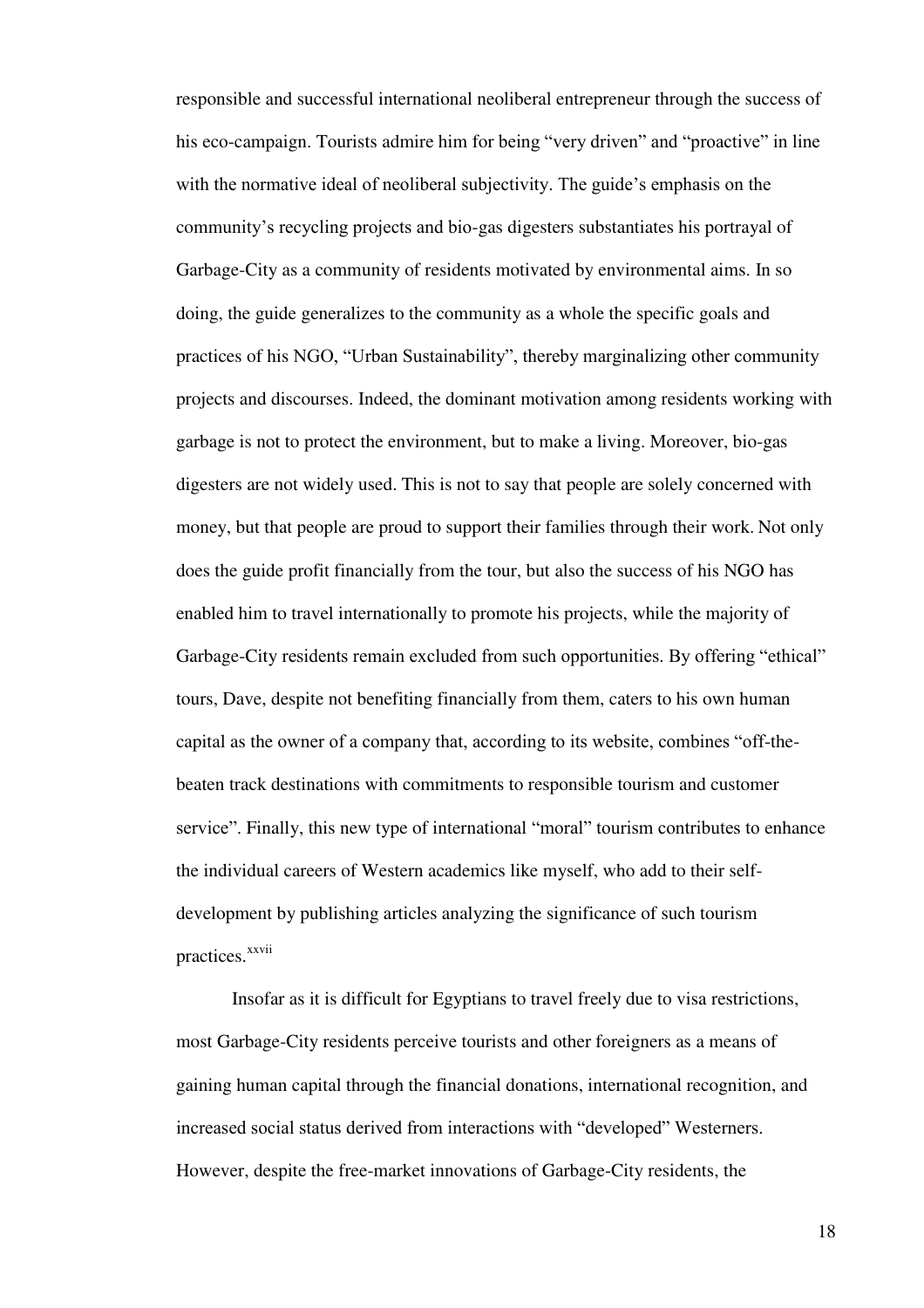inequalities facilitated through neoliberalism ultimately limit international neoliberal subjectivity to subjects like the tourists, Venture Tours' owner, myself, and a minority of Garbage-City residents. This type of tourism therefore reproduces, rather than disrupts, the asymmetries and exclusions embedded within Western tourism<sup>xxviii</sup> and neoliberalism in Egypt.<sup>xxix</sup> Overall, the positioning of tourists as international neoliberal subjects with higher human capital functions paradoxically to perpetuate the residents' marginalization that, by accessing and critiquing it, locates Garbage-City tourists as superior to mainstream tourists. I argue therefore that "ethical" Western tourism practices in Garbage-City privilege international neoliberal self-enterprising subjects and naturalize free-market development models, revealing the important role of Western tourism as a technology of contemporary governance to propagate neoliberal rationalities internationally, requiring and reproducing (post)colonial asymmetries and exclusions.

#### **Acknowledgements:**

This article would not have been possible without the help of Dave from Venture Tours, who offered me the opportunity to participate in the Garbage-City tours and to interview him. I also want to thank Gerges and the other tour guides, tourists, NGO workers, and Garbage-City residents, with whom I engaged for my research. This research was funded by the UK Overseas Research Students Awards Scheme, the University of Bristol, and the Social Sciences and Humanities Research Council of Canada.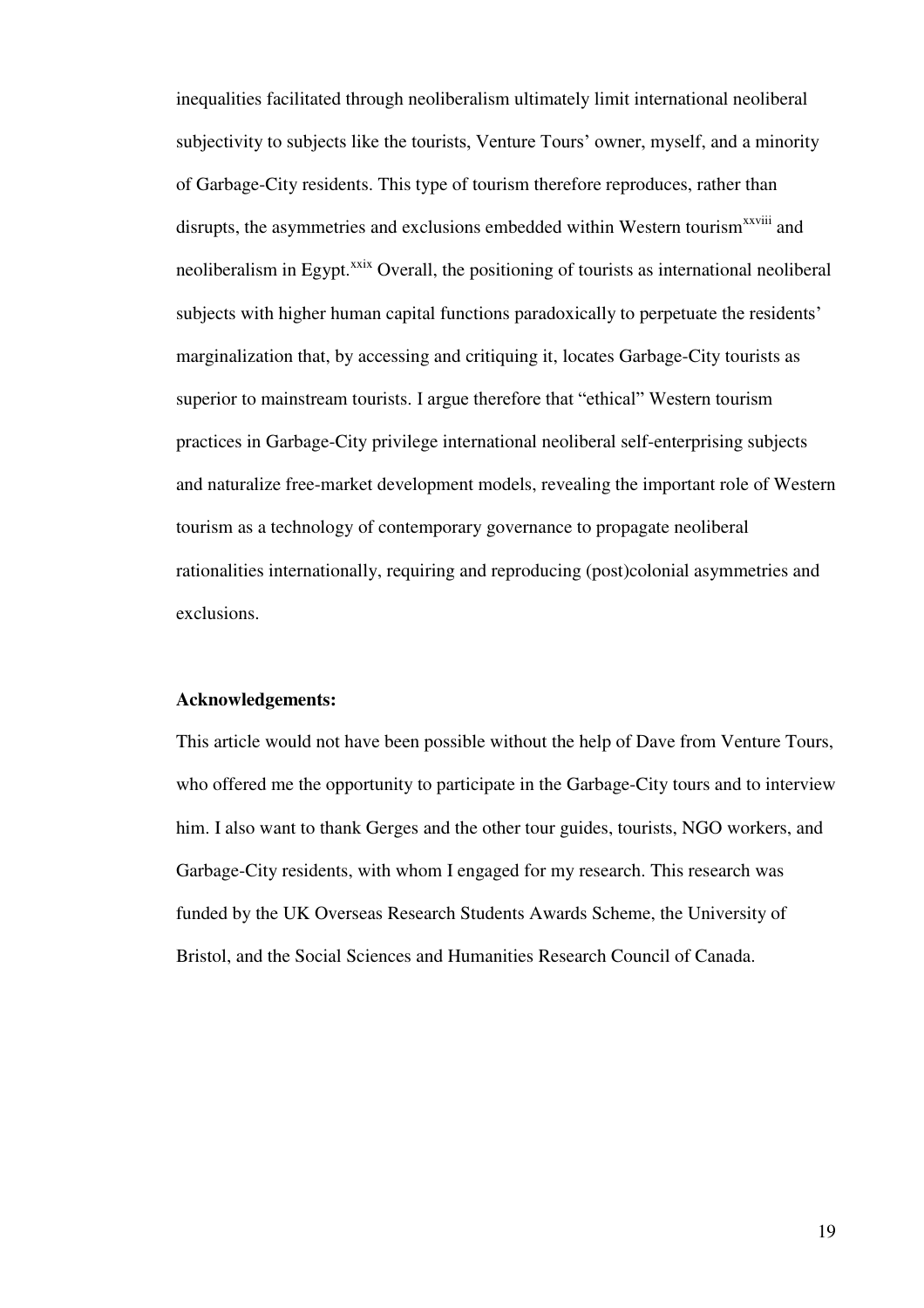#### **References:**

Assaad, Marie, and Nadra Garas. 1994. "Experiments in Community Development in a Zabbaleen Settlement." Cairo Papers in Social Science 16 (4). Cairo: The American University in Cairo Press.

Bourdieu, Pierre. 1979. Distinction: A Social Critique of the Judgment of Taste. New York: Routledge.

Butcher, Jim. 2003. The Moralization of Tourism: Sun, Sand …And Saving the World? London: Routledge.

Chowdhry, Geeta and Sheila Nair eds. 2004. Power, Postcolonialism and International Relations: Reading Race, Gender and Class. New York: Routledge

Foucault, Michel. 2008. The Birth of Biopolitics. New York: Palgrave MacMillan.

Furniss, Jamie. 2010. "Private Sector Reform of Egyptian Solid Waste Management." In Participation for What: Social Change or Social Control?, edited by Georgina M. Gomez, Ariane A. Corradi, Pedro Goulart and Rose Namara, 52-89. The Hague: ISS and Hivos.

Joos, Vanessa, and Flavia Conrad. 2010. Mokattam: World's Largest Recycling Hub. Basel: ETH Studio Basel Contemporary City Institute, Middle East Studio.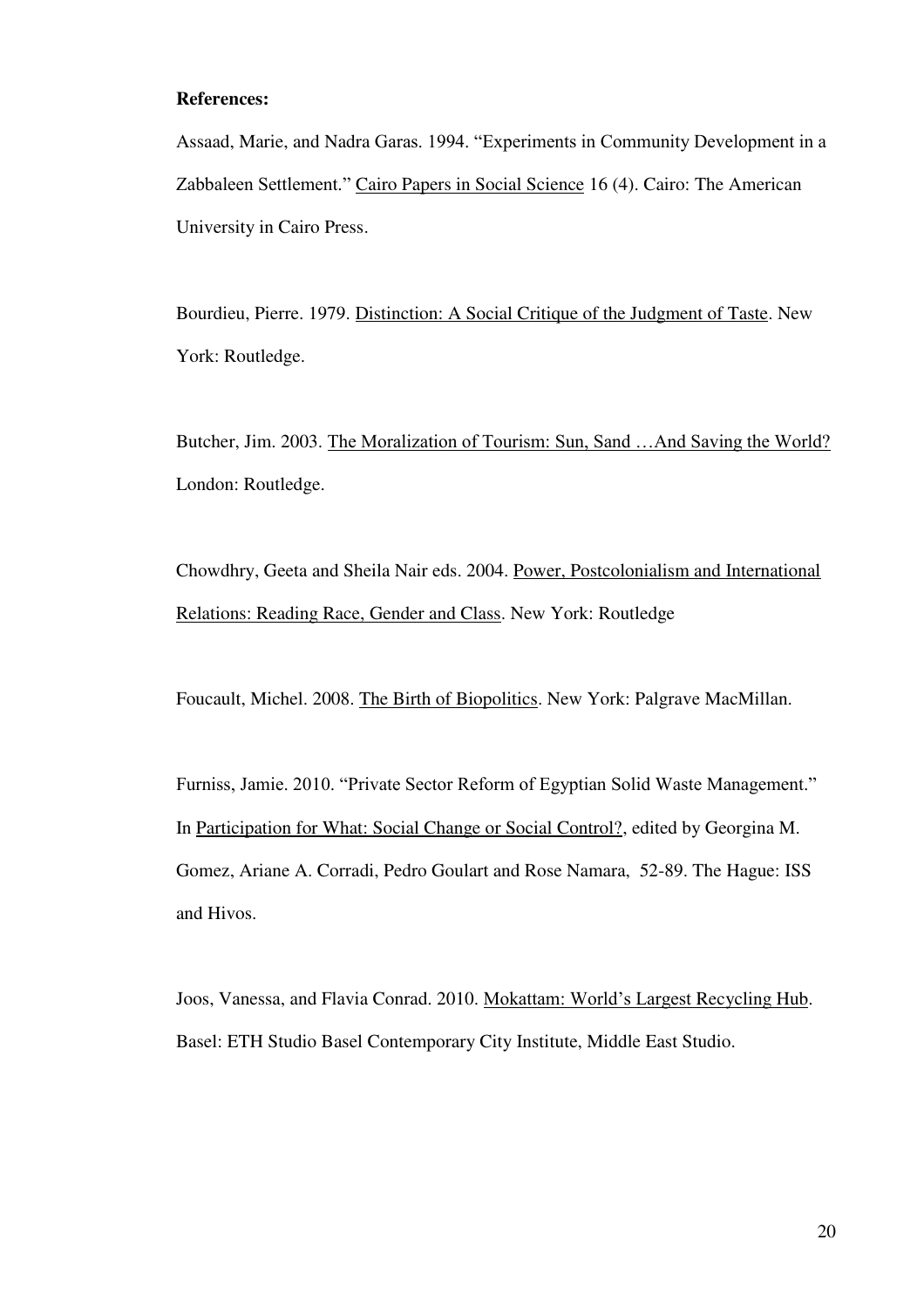Lisle, Debbie. 2008. "Humanitarian Travels: Ethical Communication in *Lonely Planet* Guidebooks." Review of International Studies 34: 155-172. doi:10.1017/S0260210508007845.

Merlingen, Michael. 2006. "Foucault and World Politics: Promises and Challenges of Extending Governmentality Theory to the European and Beyond." Millennium: Journal of International Studies 35 (1): 181-196. doi:10.1177/03058298060350010301

Milik, Soheir Mourad. 2010. "Assessment of Solid Waste Management in Egypt During the Last Decade in Light o the Partnership Between the Egyptian Government and the Private Sector." MA thesis, The American University of Cairo.

Mitchell, Timothy (1999) "No Factories, No Problems: The Logic of Neo-Liberalism in Egypt." Review of African Political Economy 26 (82): 455-268. doi:10.1080/03056249908704412.

Pratt, Mary Louise. 1992. Imperial Eyes: Travel Writing and Transculturation. London: Routledge.

Shenker, Jack. 2009. "And rich got richer." The Guardian, November 8, <http://www.guardian.co.uk/commentisfree/2009/nov/08/egypt-imf>.

Sims, David. 2010. Understanding Cairo: The Logic of a City Out of Control. Cairo: The American University in Cairo Press.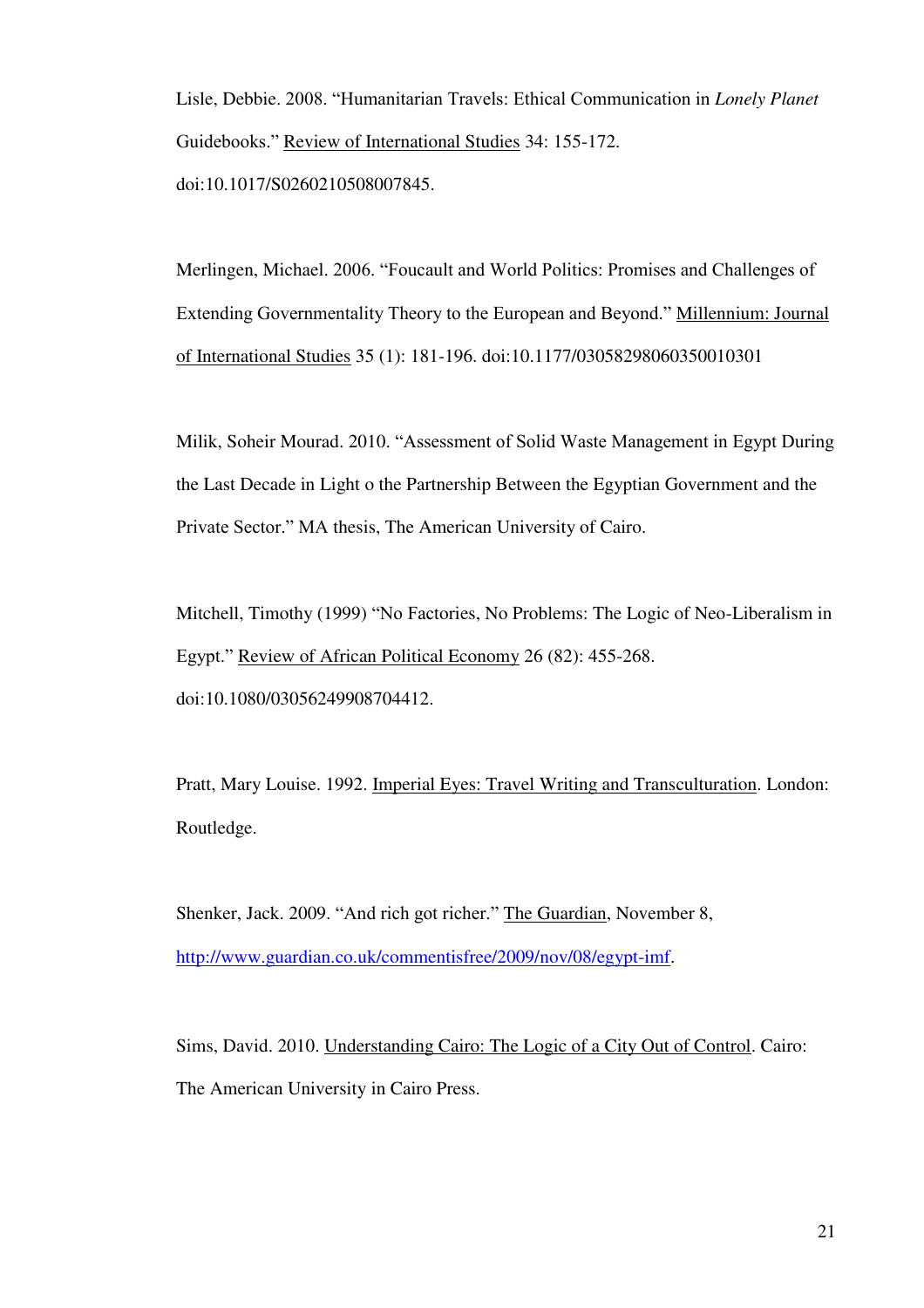Singerman Diane and Paul Amar, eds. 2006. Cairo Cosmopolitan: Politics, Culture and Urban Space in the New Middle East*.* Cairo: The American University in Cairo Press.

Vrasti, Wanda. 2013. Volunteer Tourism in the Global South: Giving Back in Neoliberal Times. New York: Routledge.

Walker, Wendy. 2005. The Torah Zabbaleen: From Tin Shacks to High Rises. Cairo: Association for the Protection of the Environment.

#### **Notes:**

 $\overline{\phantom{a}}$ 

<sup>i</sup> Amongst Cairenes, the area is more commonly named with reference to the Cairo suburb (Mokattam) or informal area (Manshiet Nasser) in which it is located, though I have heard some Egyptians calling it *Mintaqat al Zabbaleen*, the Garbage Worker Area, or *Haya al Zabbaleen*, the Garbage Worker Neighbourhood. I am unaware of the origins of the name "Garbage-City", which is the commonly used English name for the area, used by tourists and expatriates.

ii Examining specifically "international" subjects and practices allows me to account for how, through international tourism, subjects are shaped in relation to those in other states, privileging the international mobility of "good" subjects. I can therefore study how tourism contributes to the social construction of the "international", its subjects, hierarchies, and divisions (e.g. West, non-West). At the same time, I do not focus solely on the "international" level – which would obscure multiple everyday subjects and relations – but analyse how practices at different scales function in often contradictory ways to shape subjects and the relations between them.

iii Rationalities or programmes of government "refer to the more or less systematized modes of thought embodied in the political discourses through which human and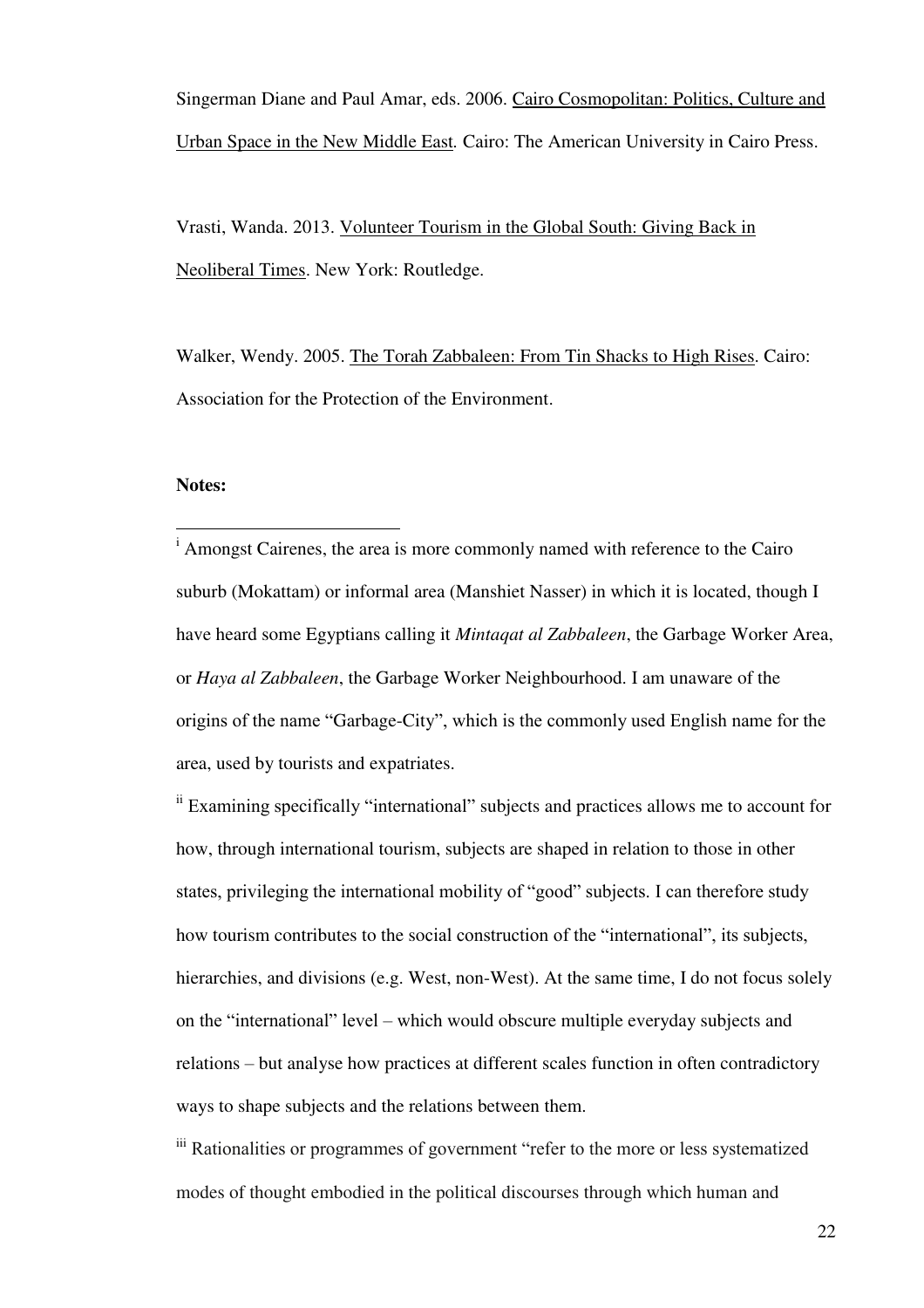institutional conduct is problematical and solutions to tackle the issues are formulated" (Merlingen [2006, 183-4])

 $\overline{a}$ 

<sup>iv</sup> Pierre Bourdieu identifies several elements of "capital" that, although not exhaustive, are useful to differentiate between the types of human capital that produce distinctions between subjects. These include economic capital, cultural capital (gained through the acquisition of skills), and symbolic capital (gained through recognition and prestige). <sup>v</sup> Mary Louise Pratt coined the term "contact zones" in her 1992 work Imperial Eyes: Travel Writing and Transculturation.

vi Focusing on Western tourism practices in Garbage-City does not mean that I will solely examine the practices of Western tourists, but will also focus on the practices of tour guides, the tourism industry, Garbage-City residents, the Coptic Church, NGOs, international financial institutions, the Egyptian government, and Egyptians, whose practices constitute Western tourism in this contact zone.

<sup>vii</sup> I did so to help the owner of Venture Tours who was concerned that the (untrained) guide was letting the tours drag on too long, and needed someone to keep the tours on schedule. The tours I attended and refer to in this article took place on the following dates: 28 September 2010; 2 October 2010; 25 October 2010; 5 November 2010; 28 November 2010; 28 May 2011; 18 July 2011. I also showed several friends the area, mainly replicating Gerges' tour, and carried out questionnaires with some tourists. <sup>viii</sup> Venture Tours organizes programmes to more traditional tourist destinations, along with more "off-the-beaten track" and "responsible" options like trips to the Siwa Ecolodge, and opportunities (for females only) to live with a Bedouin family. ix These include articles from *CNN*, *The New York Times*, *Conde Nast Traveller*, *Luxury* 

*Travel Advisor* and *Budget Travel Magazines.*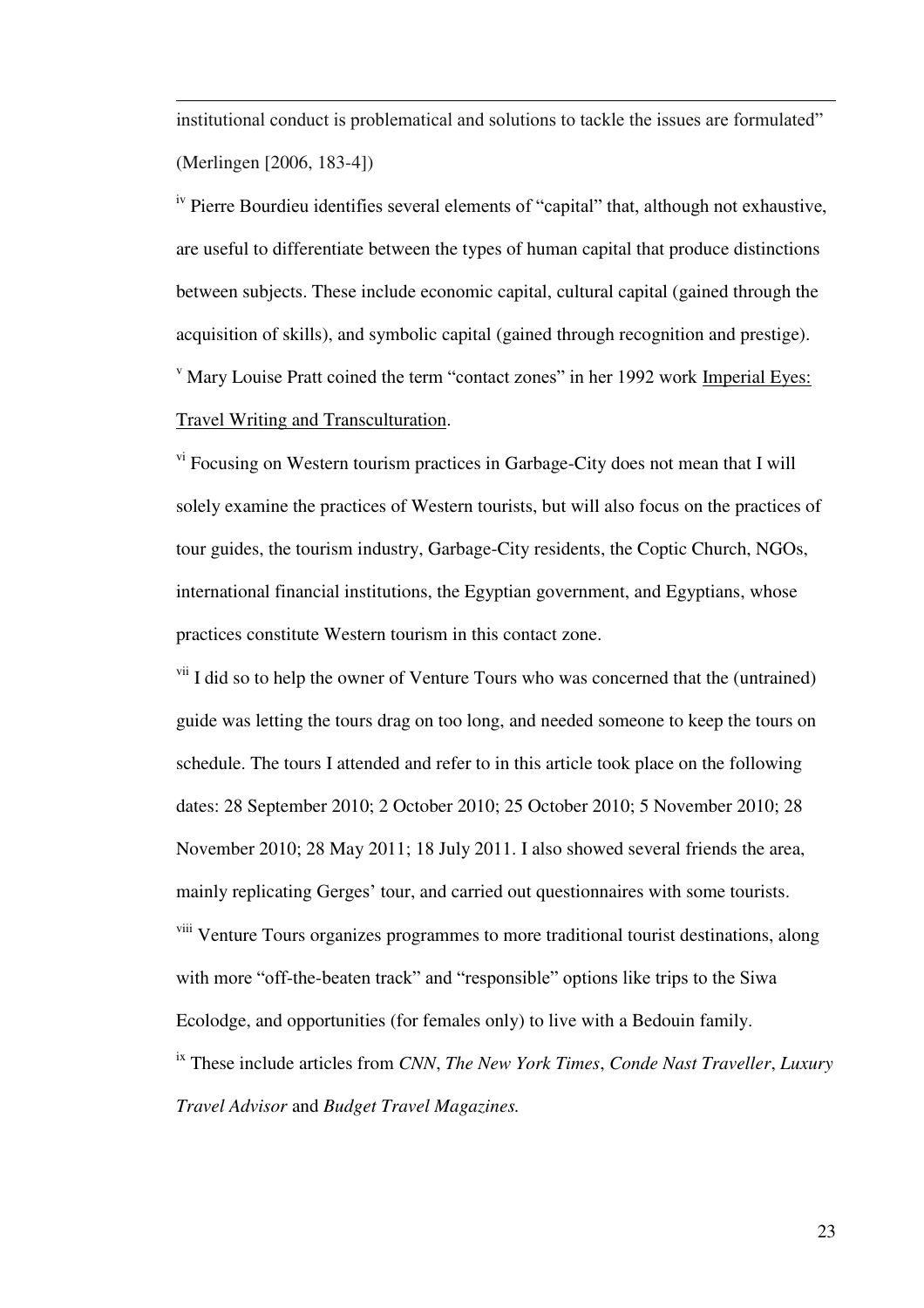x Quotes from tourists for this article were derived from participant observation on Garbage-City tours (recorded in a field journal) and from questionnaires conducted with tourists.

 $x_i$ <sup>xi</sup> The names of the tour company, company owner, guide, guide's NGO, and the NGO co-founder have been anonymized.

<sup>xii</sup> Evidence for this article was also generated through interviews with APE and Spirit of Youth NGO managers and workers (19 May 2011; 30 June 2011; 23 July 2011; 26 July 2011). I also refer to interviews with guides, including Gerges (11 July 2011) and Pilot (20 June 2011 and 23 July 2011). I interviewed several garbage factory owners, community leaders, garbage workers, and residents, some formally and some informally (7 June 2011; 18 July 2011; 19 July 2011; 23 July 2011; 28 July 2011).

 $x$ <sup>xiii</sup> He gave different examples on each tour, but they include the following: the community's lack of proper representation in government, the government's decree that the area's composting project be moved to a site too far away to make it financially viable, and the government's ban on the use of (more affordable) donkey carts to transport waste.

xiv Garbage-City tourists also distinguished themselves from mainstream tourists through their ability to appreciate and handle this more "difficult" style of tourism, adding further to their individual prestige. They remarked that other tourists would not be able to "handle" the area, referring to the smells, and scenes of garbage. Indeed, Venture Tours' website describes the tour as a "one-off" trip that "no other operator provides" but that it's "not for everyone". Dave recommends this tour to those who have "experienced poverty before", through their choice of career or activities (Dave, interview).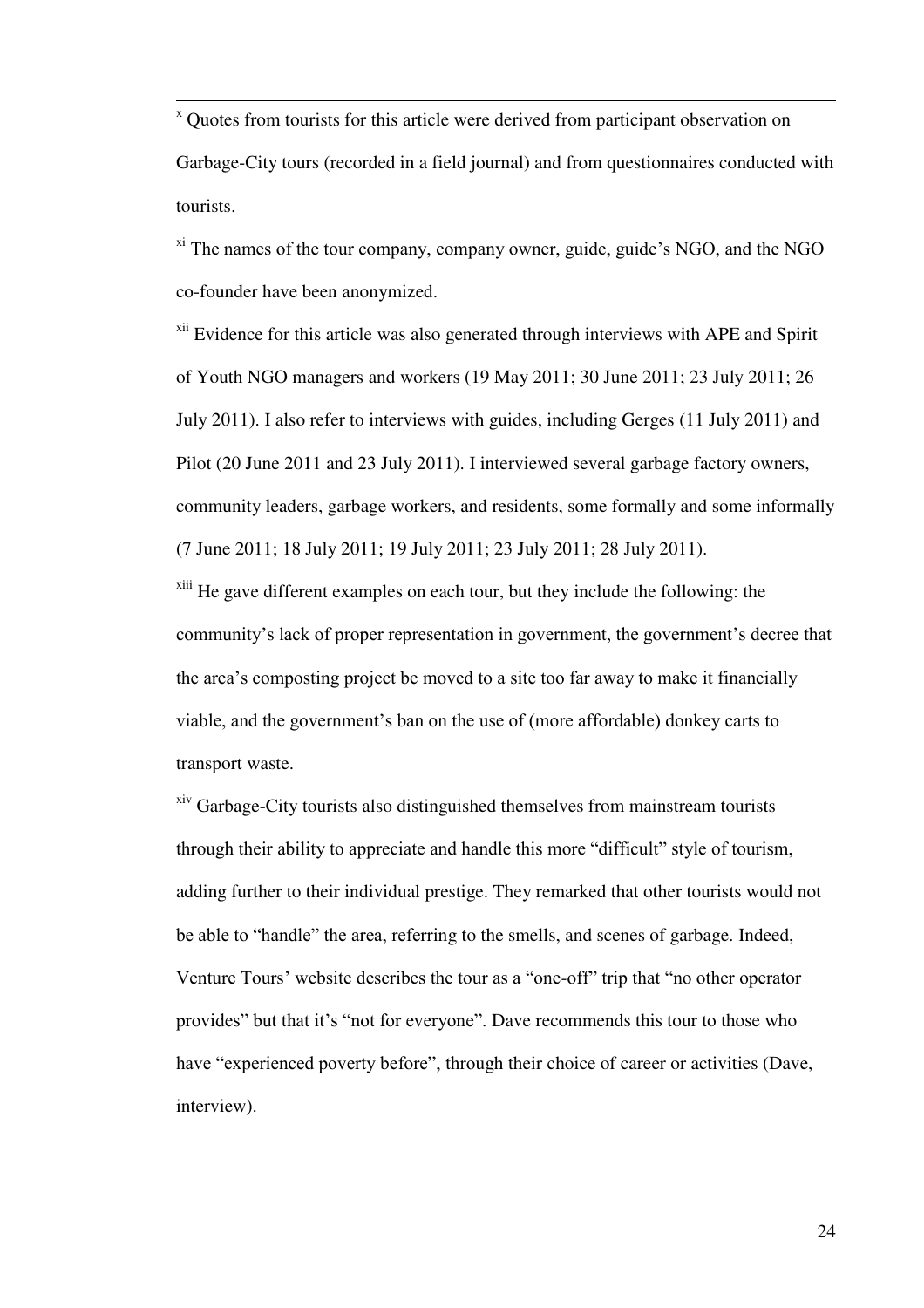$\overline{a}$ <sup>xv</sup> In the end, many of the MNCs did not adhere to their (albeit weakly-enforced) contracts, with very low rates of efficiency in collection by 2009-10 (Milik 2010, 149- 153).

<sup>xvi</sup> Many tourists stated on the tour and in questionnaires that they had worried the area would be a dump with garbage everywhere and "desperate" people climbing and picking through it. Tourists were relieved to find the area and its people more organized, clean and developed than they had expected, with multi-level brick houses, and people "working with dignity".

xvii Some tourists even expressed the feeling that that they had "discovered" the tour itself, having searched through websites and blog trees to find something different. xviii One tourist said that this donation influenced his decision to go on the tour, and another even saw the tour as standing in for the volunteering that she did not have time for on this trip.

 $x$ <sup>xix</sup> These inequalities are highlighted within non-tourist Garbage-City discourses, to which I was exposed through discussions with residents, NGO workers, and other researchers, and by reading reports and publications about Garbage-City.

xx The World Bank projects were co-sponsored by organizations including the Ford Foundation, OXFAM, USAID, Catholic Relief Services, the European Economic Community, EMMAuS and the Association des Amis de Soeur Emmanuelle (Joos and Conrad 2010, 66; Walker 2005, 19).

<sup>xxi</sup> Before this, workers had been mainly sorting the garbage and selling it, cleaning it if necessary, and processing organic waste through the pigs.

<sup>xxii</sup> Indeed, despite discussing the multiple jobs created through garbage work, the tour guide failed to outline the class-based hierarchies between workers depending on their role in the recycling process. Collectors make up approximately 31 per cent of workers in Garbage-City and have the lowest income. Collectors sell garbage to sorters, who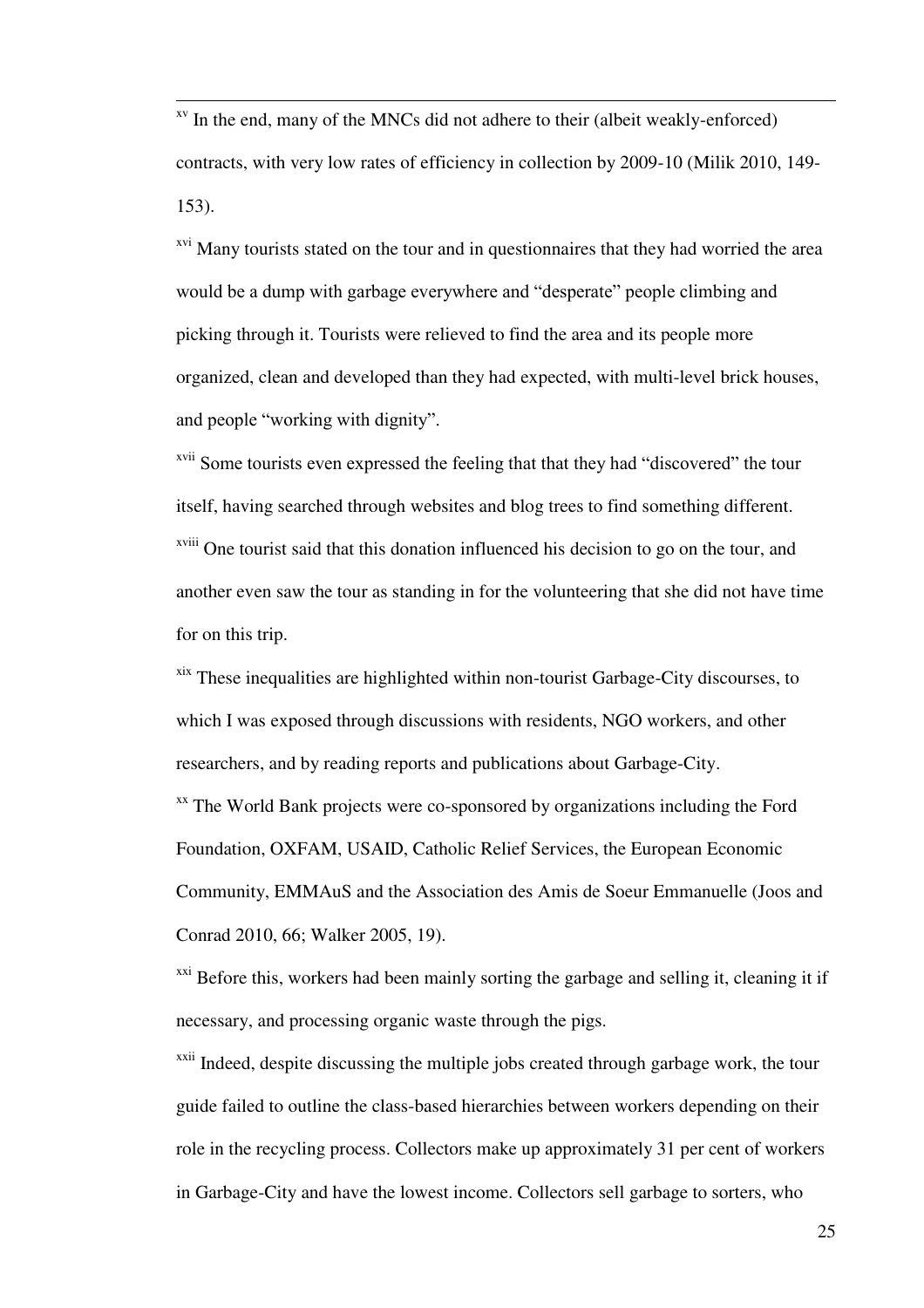make up 36 per cent of garbage workers and who sell items to the 33 per cent that are recyclers and traders.

 $\overline{a}$ 

<sup>xxiii</sup> The World Bank project is just one example of the many interventions in the area, which include funding to NGOs in the area from numerous national and international sources, such as banks, companies, embassies, international organizations and institutions.

<sup>xxiv</sup> There is also resentment amongst some residents that foreigners benefit financially from publishing articles, photographs and films, but do not "give back" by distributing their gains to people in Garbage-City. Indeed, several Garbage-City residents were suspicious about my presence and I explained to them the nature, aims, and potential outcomes of my research. Nonetheless, I acknowledge the role that the process and outcome of this research plays in my own privileged self-development as a "good" international neoliberal subject.

<sup>xxv</sup> The guide advises tourists against taking photographs of Garbage-City residents, but does not explicitly explain why; tourists are left to interpret the reason and some continue to take photos, presumably calculating that it is alright if they do so covertly. <sup>xxvi</sup> This strategy was published by the government in 2000 with support from the USAID.

<sup>xxvii</sup> The study of international researchers and their practices in Garbage-City is, however, beyond the scope of this article.

xxviii Overall, tourism development has functioned to financially benefit "a relatively small number of ever more powerful and prosperous financiers and entrepreneurs" in Egypt, along with foreign investors and major international hotel chains (Mitchell 1999, 462; see also Singerman and Amar 2006).